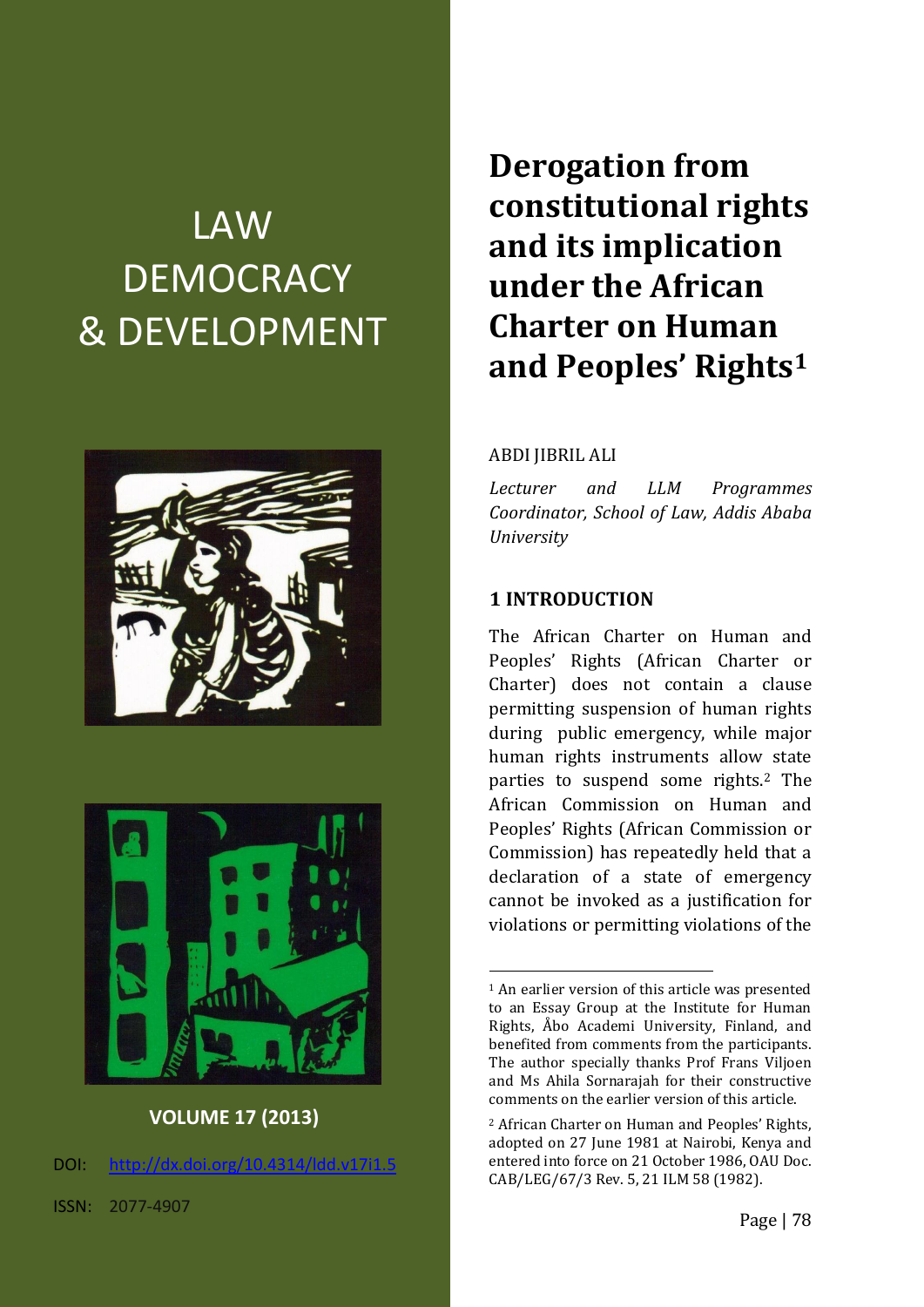African Charter.<sup>3</sup> The silence of the African Charter and the position of the African Commission have not been welcomed by some scholars.<sup>4</sup>

The African Charter enjoys universal ratification as all member states of the African Union are parties thereto.<sup>5</sup> Upon ratification, state parties have undertaken to adopt legislative and other measures to give effect to the rights recognised therein.<sup>6</sup> However, an examination of their constitutions reveals that state parties have not taken sufficient legislative measures to ensure compatibility of their laws with the African Charter. As a result, many African constitutions contain derogation clauses.<sup>7</sup>

This article argues that the omission of a derogation clause from the African Charter was not a mistake. And it is not a defect in the Charter. Rather, it shows positive development of human rights norms in Africa and should not be seen as a defect. The arguments calling for incorporation of a derogation clause fail to consider factors that may justify its absence. The incorporation of a derogation clause in the African constitutions and consequently derogating from constitutional rights are violations of the African Charter and other international human rights treaties including the International Covenant on Civil and Political Rights (ICCPR).

<sup>3</sup> African Charter, arts 30 and 45. The African Commission was established under the African Charter with the mandate to promote and protect human and peoples' rights and interpret the African Charter. See *Malawi African Association and Others v Mauritania* (2000) AHRLR 149 (ACHPR 2000), para 84; *Commission Nationale des Droits de l'Homme et des Libertés v Chad* (2000) AHRLR 66 (ACHPR 1995), para 21 ; *Media Rights Agenda and Others v Nigeria* (2000) AHRLR 200 (ACHPR 1998), para 67; *Constitutional Rights Project and Others v Nigeria* (2000) AHRLR 227 (ACHPR 1999), para 41; *Amnesty International and Others v Sudan* (2000) AHRLR 297 (ACHPR 1999), 42; *Article 19 v Eritrea* (2007) AHRLR 73 (ACHPR 2007), para 87; *Sudan Human Rights Organisation and Another v Sudan* (2009) AHRLR 153 (ACHPR 2009), paras 165 & 167; *Zegveld and Another v Eritrea* [(2003) AHRLR 84 (ACHPR 2003)], para 60.

<sup>4</sup> Heyns C "The African regional human rights system: In need of reform?" (2001) 1 *African Human Rights Law Journal* 155; Ouguergouz F *The African Charter on Human and Peoples' Rights: A comprehensive agenda for human dignity and sustainable development* (2003); Sermet L "The absence of a derogation clause from the African Charter on Human and Peoples' Rights: A critical discussion" (2007) 7 *African Human Rights Law Journal* 142; Murray R *The African Commission on Human and Peoples' Rights and International Law* (2000); Allo A K "Derogation or limitation? Rethinking the African human rights system of derogation in light of the European system" (2009) 2 *Ethiopian Journal of Legal Education* 50.

<sup>5</sup> List of countries which have signed, ratified/acceded to the African Charter on Human and People's Rights, at

http://www.au.int/en/sites/default/files/African%20Charter%20on%20Human%20and%20Peoples% 27%20Rights.pdf (accessed 17 April 2013). Fifty-three states, out of fifty-four, are party to the African Charter. The only exception is South Sudan which signed the Charter on 24 January 2013. Even South Sudan is bound by the African Charter as it succeeds to human rights treaties accepted by the Sudan. The Human Rights Committee has taken similar position in its General Comment No. 26, para 4.

<sup>6</sup> African Charter, art 1. As discussed below, ways of incorporating the African Charter and other treaties in domestic laws of States parties depends on types of their legal system. In most civil law African states, the African Charter has a direct domestic effect upon ratification while in most common law African States the African Charter must be domesticated by acts of their legislature. For example. Nigeria promulgated the African Charter on Human and Peoples' Rights (Ratification and Enforcement) Act in 1983.

<sup>7</sup> See, for example, Constitution of Nigeria (1999), sec 45(2); Constitution of Ethiopia (1995), art 93(4); Constitution of Angola (1992), art 52; Constitution of Cape Verde (1992), art 26; Constitution of Guinea-Bissau, (1984), art 31; Constitution of Mozambique (2004), art 72; Constitution of Eritrea (1997), art 27(5)(a); Constitution of Namibia (1990), art 24(3); Constitution of Rwanda (2003), art 137; Constitution of Swaziland (2005), sec 38; Constitution of Uganda (1995), art 44.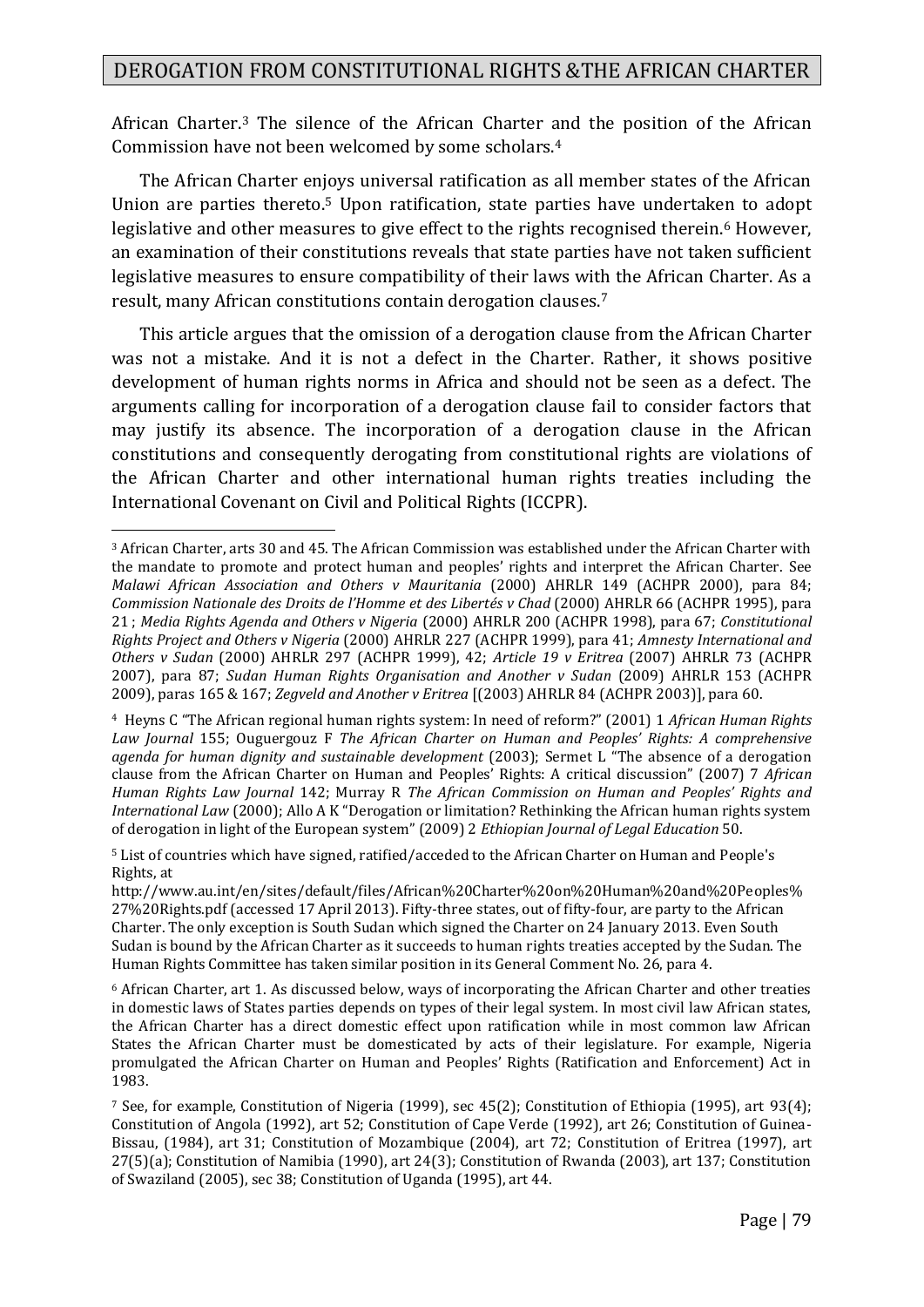The article is organised in seven sections. The first section introduces the issues to be explored. The second section discusses the meaning of important terms such as "derogation" and "public emergency," and the purpose served by derogating from human rights. The third section presents arguments against the absence of derogation clauses together with the factors that may justify their absence. The fourth section makes a brief survey of the African constitutions to examine their compatibility with the African Charter. The fifth and sixth sections discuss the implication of derogating from the constitutional rights under the African Charter and other human rights instruments respectively. The last section makes some concluding remarks.

#### **2 DEROGATION AND ITS PURPOSE**

Derogation from human rights refers to a temporary suspension of certain rights recognised in human rights instruments or constitutional bill of rights. It is a right of States to depart from their treaty obligation in certain exceptional circumstances. It "enables the government to resort to measures of an exceptional and temporary nature" during a state of emergency.<sup>8</sup> A "state of emergency,"<sup>9</sup> as opposed to normalcy, is a situation "outside an ordinary course of events."<sup>10</sup> It refers to "a sudden, urgent, usually unforeseen event or situation that requires immediate action, often without time for prior reflection and consideration."<sup>11</sup> It may include "armed conflicts, civil wars, insurrections, severe economic shocks, natural disasters, and similar threats."<sup>12</sup>

Human rights treaties require the existence of public emergency, war or similar situations before taking measures derogating from human rights.<sup>13</sup> Public emergency refers to "an exceptional situation of crisis or emergency which affects the whole population and constitutes a threat to the organised life of the community of which the State is composed."<sup>14</sup> As the Human Rights Committee implies "a natural catastrophe, a

<sup>10</sup> Gross O "'Once more unto the breach': The systemic failure of applying the European Convention on Human Rights to entrenched emergencies" (1998) 23 *Yale Journal of International Law* 437 at 439.

<sup>8</sup> Jayawickrama N *The judicial application of human rights law: national, regional and international jurisprudence* (2002) at 202.

<sup>9</sup> The terms "state of emergency" is not uniformly used across constitutions of African States. For example, the 1991 Constitution of Burkina Faso refers to "a state of siege and a state of urgency," art 58; the 2001 Constitution of Senegal provides for "exceptional power," art 52; the 1992 Constitution of Madagascar also refers to a "state of national necessity or martial law."

<sup>11</sup> Gross (1998) at 439.

<sup>12</sup> Hafner-Burton E M *et al* "Emergency and escape: Explaining derogations from human rights treaties" (2011) 65 *International Organization* 673 at 673.

<sup>13</sup> See International Covenant on Civil and Political Rights, adopted and opened for signature, ratification and accession by General Assembly resolution 2200A (XXI) of 16 December 1966, entered into force 23 March 1976, 999 U.N.T.S. 171, art 4; European Convention for the Protection of Human Rights and Fundamental Freedoms, as Amended by Protocol No. 11 E.T.S.5; U.N.T.S. 221, art 15; the American Convention on Human Rights adopted at the Inter-American Specialized Conference on Human Rights, San José, Costa Rica, 22 November 1969 and entered into force on 18 July 1978; O.A.S.T.S. 36; 1144 U.N.T.S. 123, art 27.

<sup>14</sup> *Lawless v Ireland* (No. 3) Judgment (Application no 332/57), the law, European Court of Human Rights, para 28.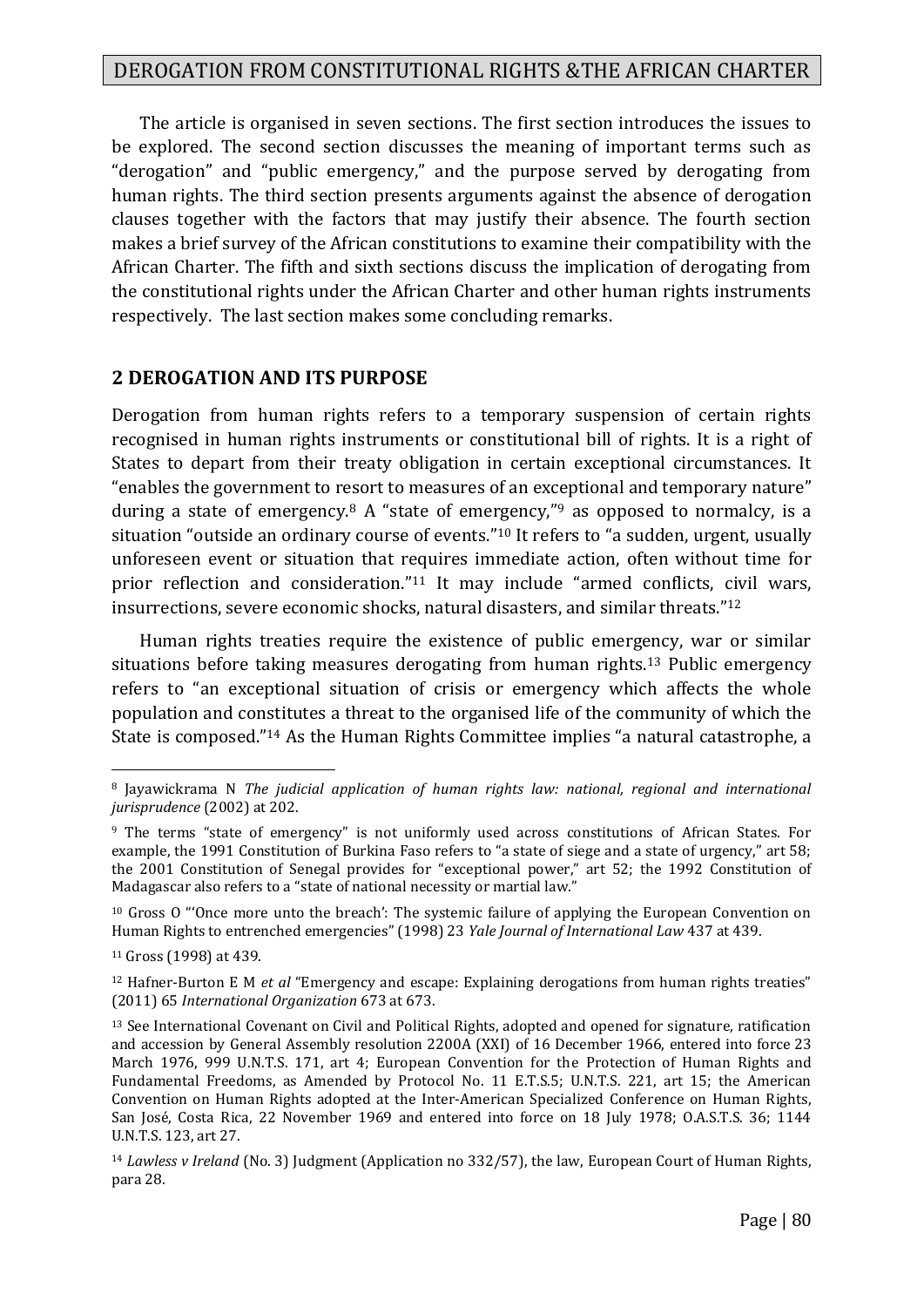mass demonstration including instances of violence, or a major industrial accident" may constitute public emergency.<sup>15</sup> Thus, sporadic violence may be regarded as public emergency when it constitutes a threat to life of a nation. Under the ICCPR, war or international armed conflict may fall under public emergency if it "constitutes a threat to the life of the nation."<sup>16</sup> In other treaties, war is an independent ground for declaration of a state of emergency whether or not the life of the nation is threatened.<sup>17</sup>

The Siracusa Principles and the Paris Minimum Standard Norms in State of Emergency, albeit non-binding, shed some light on public emergency and threat to the life of the nation. The Paris Minimum Standard Norms in State of Emergency defines public emergency as "an exceptional situation of crisis or public danger, actual or imminent, which affects the whole population or the whole population of the area to which the declaration applies and constitutes a threat to the organized life of the community of which the state is composed."<sup>18</sup>

Under the Siracusa Principles, states should not take derogation measures unless they face "a situation of exceptional and actual or imminent danger which threatens the life of the nation."<sup>19</sup> The Principles describe "threat to the life of the nation" based on subjects of the threat and area of its coverage. A threat endangers the life of the nation when it is directed against the elements of a State which includes population, territory, government and sovereignty. A danger to "the physical integrity of the population, the political independence or the territorial integrity of the State or the existence or basic functioning of institutions indispensable to ensure and protect" human rights is a threat to the life of the nation.<sup>20</sup> Such threat may affect "the whole of the population and either the whole or part of the territory of the State."<sup>21</sup>

A distinction is usually made between *de jure* and *de facto* state of emergency. *De jure* state of emergency exists when States comply with legal requirements for its declaration. If states exercise their emergency power without complying with preconditions prescribed in their constitutions and international human rights

<sup>15</sup> Human Rights Committee, General Comment 29, A State of Emergency (Article 4) CCPR/C/21/Rev.1/Add.11, adopted on 31 August 2001, para 3.General Comment No. 29, para 5.

<sup>16</sup> General Comment 29*.*

<sup>17</sup> European Convention on Human Rights, art 15; American Convention on Human Rights, art 27. See Mokhtar A "Human rights obligations v. derogations: art 15 of the European convention on human rights" (2004) 8 *The International Journal of Human Rights* 65, at 66.

<sup>18</sup> The Paris Minimum Standards of Human Rights Norms in a State of Emergency, sec (A) 1(b), reproduced in Lillich R B "The Paris Minimum Standards of Human Rights Norms in a State of Emergency" (1985) 79 *American Journal of International Law* 1072 at 1072.

<sup>19</sup> UN Commission on Human Rights, *The Siracusa Principles on the Limitation and Derogation Provisions in the International Covenant on Civil and Political Rights*, 28 September 1984, E/CN.4/1985/4, para 39, at http://www.unhcr.org/refworld/docid/4672bc122.html [accessed 2 July 2012]

<sup>20</sup> *The Siracusa Principles on the Limitation and Derogation Provisions in the International Covenant on Civil and Political Rights.*

<sup>21</sup> *The Siracusa Principles on the Limitation and Derogation Provisions in the International Covenant on Civil and Political Rights.*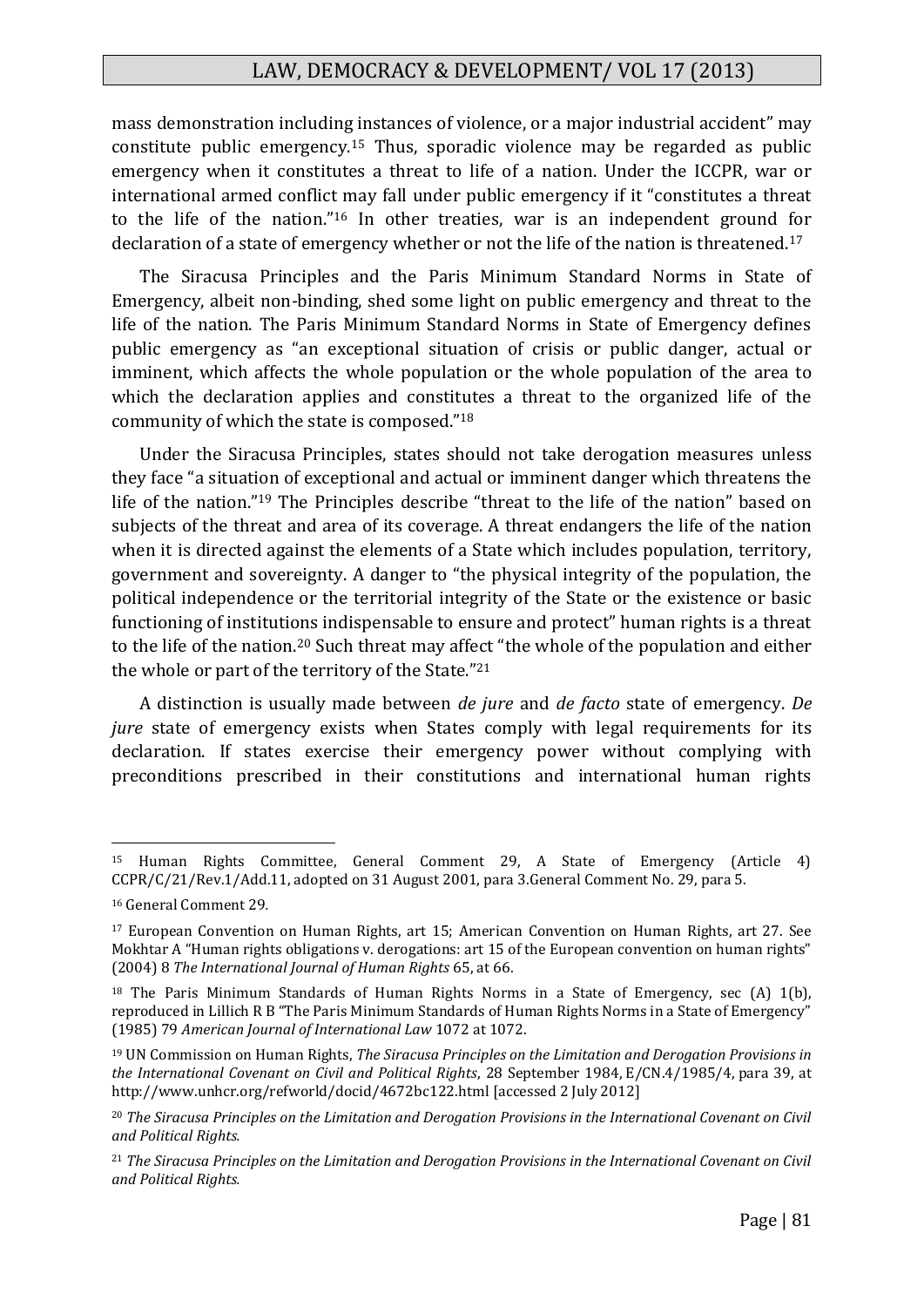instrument, they are in a *de facto* state of emergency.<sup>22</sup> A *de jure* state of emergency becomes *de facto* when emergency "measures are extended beyond the formal termination of a declared state of emergency."<sup>23</sup>

The purpose of derogation is to protect communities, States and their institutions.<sup>24</sup> States resort to derogation to preserve the essential fabric of a society.<sup>25</sup> In the process of treaty making, incorporating derogation clause in the text of human rights treaties serves the purpose of facilitating "the negotiation of broader and deeper agreements and makes ratification more palatable to a larger number of countries" since it allows States to escape their international obligation during crisis situation.<sup>26</sup>

Derogation from human rights enables States that face "serious threats to buy time and legal breathing space from voters, courts, and interest groups to confront crises while signalling to these audiences that rights deviations are temporary and lawful."27 Thus, it is "a rational response to domestic political uncertainty."<sup>28</sup> Derogations have strong correlation with level of democracies as "stable democracies and countries where domestic courts can exercise strong oversight of the executive are more likely to derogate than other regimes."<sup>29</sup>

Although derogation helps the making of human rights treaties, it does not help their enforcement. Rather, a derogation clause has "potentially negative consequences" as it "condones a deviation from pre-existing treaty commitments."<sup>30</sup> It is one of the techniques that states use to limit their international obligations.<sup>31</sup> It serves a purpose different from protection of human rights. For example, one of the reasons for the incorporation of derogation clause in the ICCPR and the European Convention on Human Rights was "the need to cope with the political situation in several countries."<sup>32</sup>

#### **3 DEROGATION UNDER THE AFRICAN CHARTER**

The African Charter does not contain a derogation clause and as such distinct from other human rights instruments including the ICCPR, the European Convention on

<sup>22</sup> Walilegne Y T "State of emergency and human rights under 1995 Ethiopian Constitution" (2007) 21 *Journal of Ethiopian Law* 78, at 87.

<sup>23</sup> Walilegne (2007) at 87.

<sup>24</sup> Müller A "Limitations to and derogations from economic, social and cultural rights" (2009) 9 *Human Rights Law Review* 557, at 592.

<sup>25</sup> Jayawickrama (2002) at 202.

<sup>26</sup> Hafner-Burton *et al* (2011) at 678.

<sup>27</sup> Hafner-Burton *et al* (2011) at 675.

<sup>28</sup> Hafner-Burton *et al* (2011) at 675.

<sup>29</sup> Hafner-Burton *et al* (2011) at 675.

<sup>30</sup> Hafner-Burton *et al* (2011) at 678.

<sup>31</sup> Ouguergouz (2003) at 423.

<sup>32</sup> Macdonald R St J "Derogations under Article 15 of the European Convention on Human Rights" (1997) 36 *Columbia Journal of Transnational Law* 225 at 226.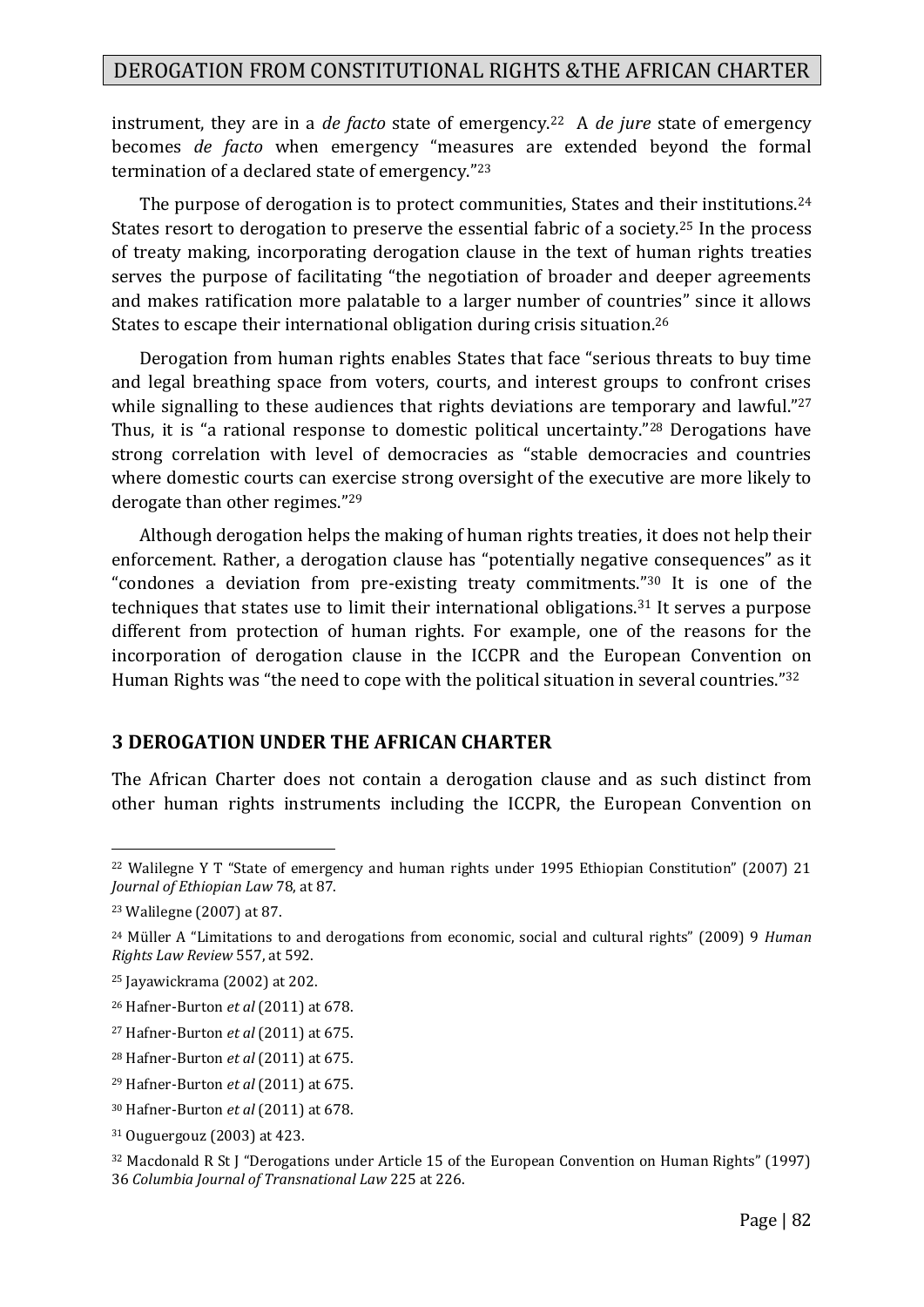Human Rights, and the American Convention on Human Rights.<sup>33</sup> As discussed below, the African Commission confirmed that the African Charter does not allow derogation from human and peoples' rights in its decision on communications and in one of its resolutions.<sup>34</sup>

However, the African Charter has been subjected to serious criticisms for omitting derogation clause from its text. Heyns identifies the absence of derogation clause from the African Charter as one of its problems.<sup>35</sup> He takes issue with the African Commission's interpretation that the African Charter does not allow derogation. For Heyns, prohibiting States from suspending human rights during emergencies is hardly "conducive to the protection of human rights."<sup>36</sup> He argues that the African Charter has "no restraining influence on states" when they ignore the Charter.<sup>37</sup> Heyns recommends the amendment of the African Charter so as to make explicit provision for derogation and calls upon the African Commission and the African Court on Human and Peoples' Rights (African Court) to set out "the conditions for legitimate derogation."<sup>38</sup>

Ourguergouz observes that interpreting the silence of the African Charter on derogation as a prohibition cannot be defended because the Charter does not contain a provision prohibiting States from suspending human rights during emergencies.<sup>39</sup> By excluding a derogation clause, States "reserved the right to invoke the derogations which may be possible under general international law."<sup>40</sup> He argues that States parties can invoke fundamental change of circumstances to suspend provisions of the African Charter.<sup>41</sup>

According to Sermet, the absence of a derogation clause from the African Charter is a deficiency "as the system of derogation brings with it specific guarantees of protection."<sup>42</sup> The absence of a derogation clause "renders exceptional circumstances commonplace, leading to their improper perpetuation."<sup>43</sup> Incompatibility of the African Charter with African constitutions and ICCPR is one of the disadvantages of excluding a

<sup>33</sup> Compare art 4 of the ICCPR, art 15 of the European Convention on Human Rights and art 27 of the American Convention on Human Rights. The absence of derogation clause from the African Charter has been identified as one of its features that 'reflect a particularly African "fingerprint" or its distinctive feature. See Viljoen F *International human rights law in Africa* (2007) at 237; Murray (2000) at 123;

<sup>34</sup> See 3 above. See also Principles and Guidelines on the Right to a Fair Trial and Legal Assistance in Africa (2003), para R.

<sup>35</sup> Heyns (2001) at 161.

<sup>36</sup> Heyns (2001) at 162.

<sup>37</sup> Heyns (2001) at 162.

<sup>38</sup> Heyns (2001) at 162*.*

<sup>39</sup> Ouguergouz (2003) at 425.

<sup>40</sup> Ouguergouz (2003) at 427.

<sup>41</sup> Ouguergouz (2003) at 449.

<sup>42</sup> Sermet (2007) at 153. Sermet offers justifications for excluding derogation clause from the African Charter.

<sup>43</sup> Sermet (2007) at 154.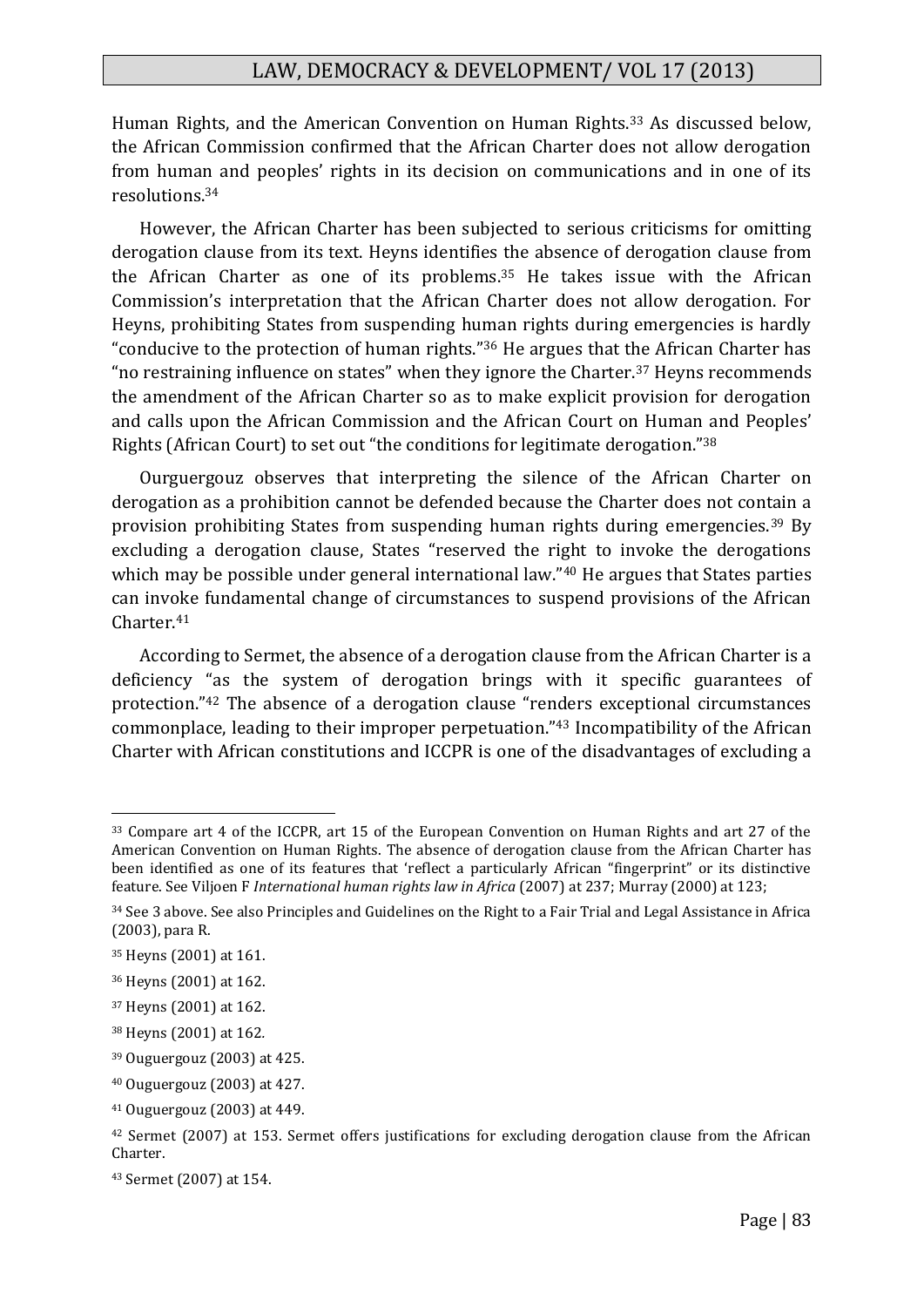derogation clause from the African Charter.<sup>44</sup> It is not also realistic to expect the same level of human rights protection in a normal situation and in a crisis situation.<sup>45</sup> Jurisprudential inclusion of derogation clause may remedy the deficiency of the African Charter.<sup>46</sup>

Murray argues that the absence of a derogation clause from the African Charter decreases the powers of States only in theory.<sup>47</sup> In reality, the silence of the African Charter on derogation provides "states with more discretion by failing to set any standards at all, allowing states to act as they please."<sup>48</sup> Through Articles 60 and 61, the African Commission can interpret the African Charter in favour of States despite the absence of a derogation clause.<sup>49</sup>

Allo sees the absence of a derogation clause from the African Charter as "lack of commitment and genuine respect for human rights."<sup>50</sup> Given that "the most vibrant democracies of the world do have" a derogation clause, Africa also needs one because such a clause is "good for human rights" and "gives opportunity to African institutions to supervise emergencies."<sup>51</sup> Allo suggests that the African Commission and the African Court should develop "a clear regional jurisprudence" on derogation from the African Charter.<sup>52</sup>

The attraction of these arguments lies in their confirmation of position already stated in the ICCPR, the European Convention on Human Rights and the American Convention on Human Rights. However, they are weak as they fail to explain the absence of a derogation clause from human rights instruments that were adopted later. Besides, they also fail to consider other relevant factors, such as, the increase of nonderogable rights as discussed below.

#### **3.1 Factors justifying absence of derogation clause**

The attack launched against the African Charter for excluding a derogation clause ignores several factors that may justify its absence. First, the trends of expanding nonderogable rights in human rights instruments may be cited as one of the factors. Since the adoption of the Universal Declaration of Human Rights, the promotion and protection of human rights are on an upward trajectory as evidenced by the adoption of several global and regional human rights instruments and the establishment of organs that monitor their implementation. A review of these human rights instruments that

<sup>44</sup> Sermet (2007) at 154.

<sup>45</sup> Sermet (2007) at 155.

<sup>46</sup> Sermet (2007) at 155.

<sup>47</sup> Murray (2000) at 123.

<sup>48</sup> Murray (2000) at 123.

<sup>49</sup> Murray (2000) at 124.

<sup>50</sup> Allo (2009) at 50.

<sup>51</sup> Allo (2009) at 50.

<sup>52</sup> Allo (2009) at 52.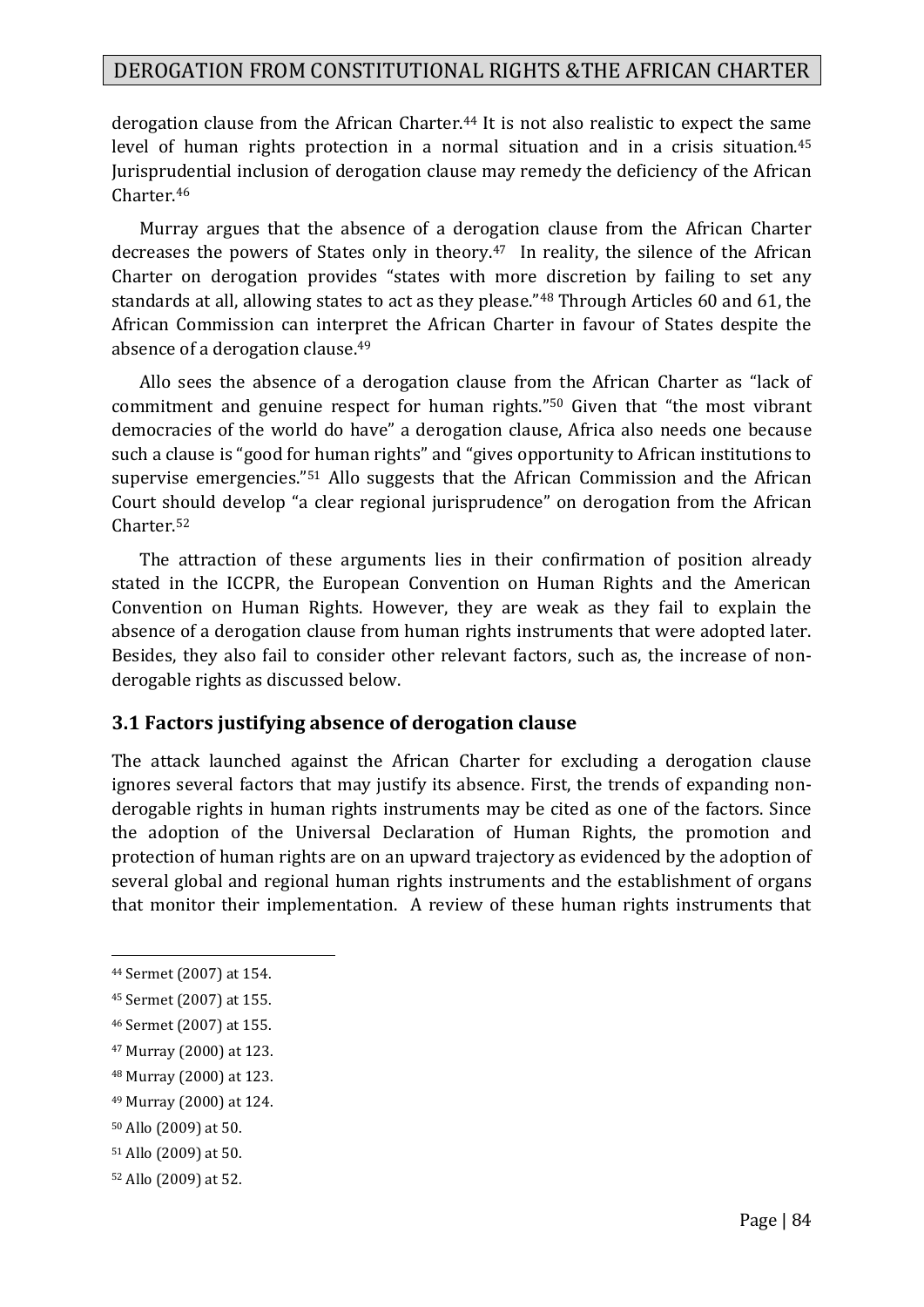contain derogation clauses shows that non-derogable rights had been increasing before the adoption of the African Charter.

Adopted in 1950, the European Convention on Human Rights is the first to incorporate derogation clause. Article 15 of the Convention prohibits derogation from Article 2 (right to life), Article 3 (prohibition of torture), Article 4 (prohibition of slavery and forced labour) and Article 7 (prohibition of retrospective criminal law). The list of non-derogable rights under the European Convention on Human Rights is limited when compared with instruments adopted later.

Informed by the experiences of the Council of Europe, the international community seems to have felt the necessity to expand the scope of non-derogable rights from four rights in the European Convention to seven in the ICCPR.<sup>53</sup> The new additions are prohibition of imprisonment for inability to fulfil contractual obligation, right to be recognised as a person, and freedom of thought, conscience and religion.

In its General Comments, the Human Rights Committee further expanded the list of non-derogable rights by adding Articles 10 and 19 to the list.<sup>54</sup> In the provisions of the ICCPR "that are not listed in article 4, paragraph 2, there are elements that cannot be made subject to lawful derogation under article 4."<sup>55</sup> The Committee provides an illustrative list of non-derogable rights including the right of prisoners to be treated with humanity (Article 10), the prohibitions against the taking of hostages, abductions or unacknowledged detention, and the rights of persons belonging to minorities.<sup>56</sup> Regarding freedom of opinion, Article 19 has an element that "cannot be made subject to lawful derogation under article 4, paragraph 2."<sup>57</sup> The Committee observed that "it can never become necessary to derogate from it during a state of emergency." <sup>58</sup>

Chronologically, the American Convention on Human Rights comes next.<sup>59</sup> The Convention further expanded the list of non-derogale rights.<sup>60</sup> Although it omitted the prohibition of imprisonment for inability to fulfil contractual obligation, it has added

<sup>53</sup> The ICCPR was adopted in 1966, after the European Convention entered into force. The Covenant incorporated derogation clause under art 4 which prohibits derogation from art 6 (right to life), art 7 (prohibition of torture), art 8 (prohibition of slavery and servitude), art 11 (prohibition of imprisonment for inability to fulfil contractual obligation), art 15 (prohibition of retrospective criminal law), art 16 (right to be recognised as a person), and art 18 (freedom of thought, conscience and religion).

<sup>54</sup> General Comment No. 29 State of Emergency (Article 4), para 13; General Comment No. 34 Article 19: Freedom of opinion and expression, para 5.

<sup>55</sup> General Comment No. 29, para 13.

<sup>56</sup> General Comment No. 29, para 13.

<sup>57</sup> General Comment No. 34, para 5.

<sup>58</sup> General Comment No. 34, para 5.

<sup>59</sup> American Convention on Human Rights was adopted in 1969, three years later than the adoption of the ICCPR.

 $60$  Article 27 of the Convention prohibits derogation from art 3 (right to be recognised as a person), art 4 (right to life), art 5 (prohibition of torture), art 6 (freedom from slavery), art 9 (prohibition of retrospective criminal laws), art 12 (freedom of conscience and religion), art 17 (rights of the family), art 18 (right to a name), art 19 (rights of the child), art 20 (right to nationality), and art 23 (right to participate in government).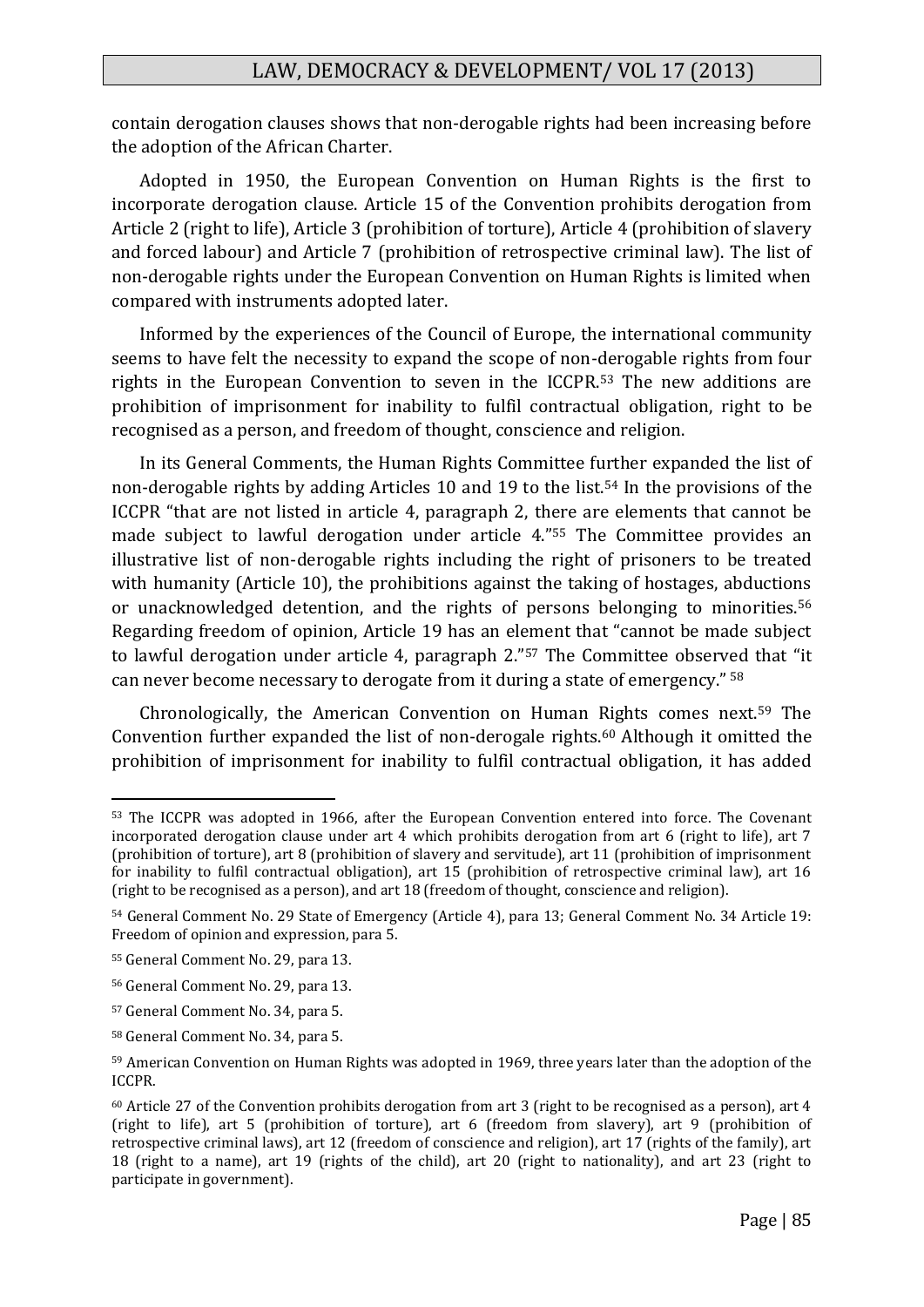four other rights to non-derogable rights category: the right of family, the right to a name, rights of the child, the right to nationality and the right to participate in government.

Secondly, the African Charter, unlike other general human rights instruments, incorporates economic, social and cultural rights. The division of human rights into civil and political rights on the one hand and economic, social and cultural rights on the other hand was based on Cold War politics rather than "legal or empirical rationality"<sup>61</sup> and African countries have rejected that division in favour of indivisibility of human rights. The African Charter itself declares that "civil and political rights cannot be dissociated from economic, social and cultural rights in their conception as well as universality and that the satisfaction of economic, social and cultural rights is a guarantee for the enjoyment of civil and political rights."<sup>62</sup>

The African Charter was obviously influenced by the International Covenant on Economic, Social and Cultural Rights (ICESCR) which does not contain a derogation clause. The nature of economic, social and cultural rights, the inclusion of a general limitation clause, and the nature of States' obligations may justify the absence of a derogation clause from the ICESCR.<sup>63</sup> It is not necessary to suspend economic, social and cultural rights as such suspension does not help States to cope with public emergencies.<sup>64</sup> The general limitation clause under Article 4 of the ICESCR gives States the necessary latitude to respond to situations of crisis.<sup>65</sup>

Under the ICESCR, States' obligations to fulfil economic, social and cultural rights are not immediate as they have undertaken to progressively achieve full realisation of the rights therein. Thus, States parties have the discretion to postpone their obligations during public emergencies or any time when they face resource constraints given that they do not take retrogressive measures.<sup>66</sup> However, States have minimum core obligations to ensure satisfaction of minimum essential levels of rights in the ICESCR.<sup>67</sup> Such obligations are non-derogable.<sup>68</sup>

The inclusion of economic, social and cultural rights under the African Charter further expanded non-derogable rights. Therefore, if the drafters took into account international and regional experiences of expanding non-derogable rights and considered the level of recognition and protection of human rights in the 1980s, it can

<sup>61</sup> Ssenyonjo M *Economic, Social and Cultural Rights in International Law* (2009) at 12.

<sup>62</sup> African Charter, preamble.

<sup>63</sup> Ssenyonjo (2009) at 40.

<sup>64</sup> Müller (2009) at 593.

<sup>65</sup> Ssenyonjo (2009) at 40.

<sup>66</sup> Committee on Economic, Social and Cultural Rights, General Comment 3, The Nature of States Parties' Obligations, (Fifth Session, 1990), U.N. DOC. E/1991/23, para 10.

<sup>67</sup> General Comment 3, para 9.

<sup>68</sup> Committee on Economic, Social and Cultural Rights, General Comment 14, The Right to the Highest Attainable Standard of Health, (Twenty-Second Session, 2000), U.N. DOC. E/C.12/2000/4 (2000), para 47; Committee on Economic, Social and Cultural Rights, General Comment 15, The Right to Water, (Twenty-Ninth Session, 2003), U.N. DOC. E/C.12/2002/11 (2002), para 40.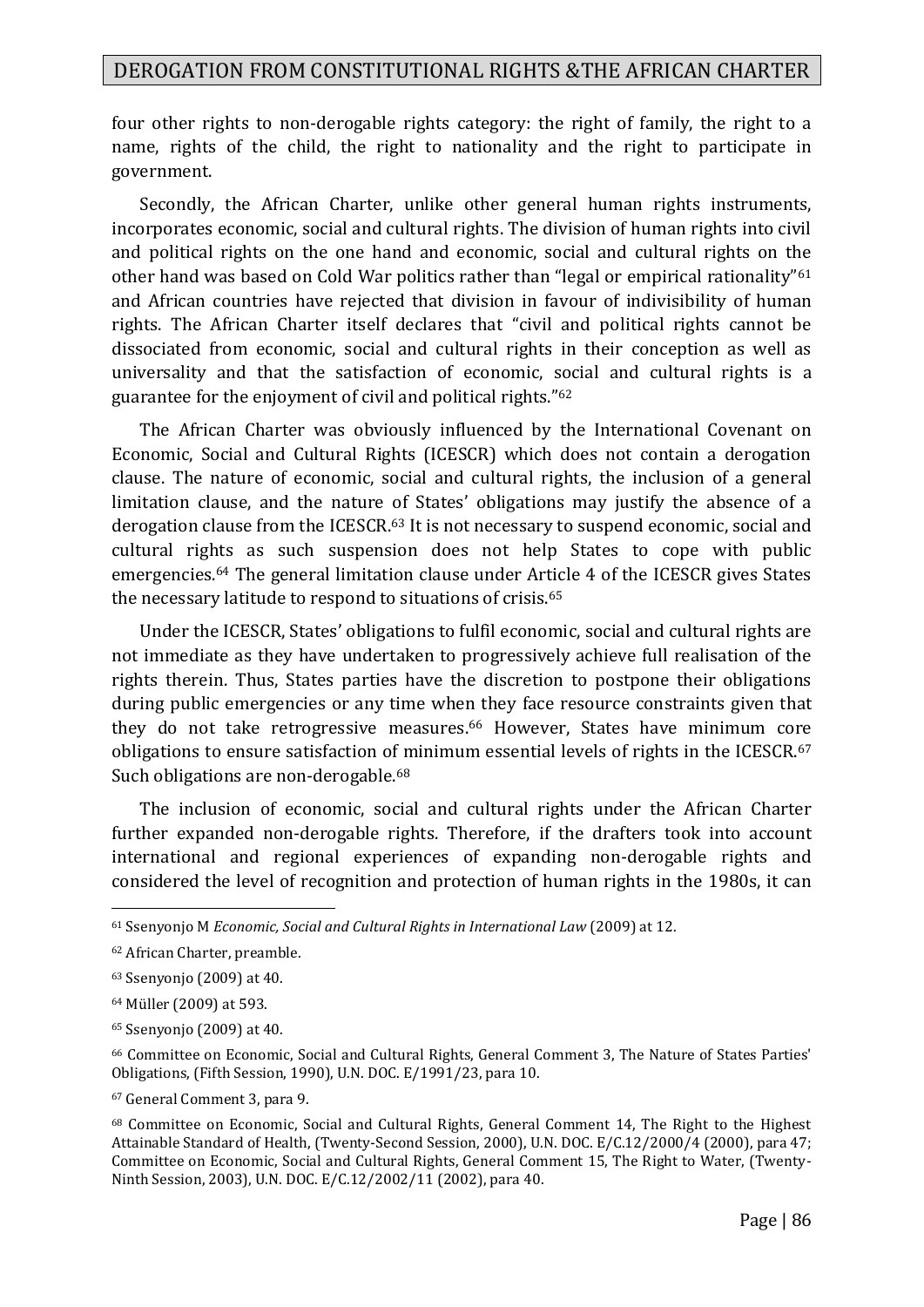be submitted that they intentionally left out a derogation clause from the African Charter.

Thirdly, the incorporation of derogation clauses in human rights treaties does not advance the realisation of human rights. Derogation clauses are States' license to violate human rights as they "officially condone a deviation from pre-existing treaty commitments precisely when those commitments are most at risk of being undermined."<sup>69</sup> They may undermine the raison d'être of human rights treaties.<sup>70</sup>

Fourthly, "[a]ll human rights are universal, indivisible and interdependent and interrelated."<sup>71</sup> However, a derogation clause creates unnecessary division between derogable rights and non-derogable rights.<sup>72</sup> Since "the substance of human rights is one and the same thing," "there is no justification in dividing them."<sup>73</sup> As the African States rejected a more controversial division between economic, social and cultural rights, and civil and political rights, they did not have any problem rejecting division between derogable rights and non-derogable rights.

Fifthly, the right of States to derogate from human rights treaties is usually misused. There is, according to Nowak, "an incurable tendency, particularly on the part of military dictatorships, to *misuse* the tool of emergency to maintain their own positions of power."<sup>74</sup> In Africa, experience shows that derogation from human rights, even under stringent requirements, is likely to be abused.75 Many African States that are parties to the ICCPR have failed to notify the other State parties although they have made several declarations of a state of emergency.76 A perusal of practices in a few selected countries (e.g. Nigeria, Sierra Leone, Côte d'Ivoire, Egypt, Zambia and Ethiopia) demonstrates their failure to comply with the requirement of notification as required by the ICCPR.

In Nigeria, a state of emergency which seriously restricted freedom of assembly was declared in Bayelsa State in 1998.<sup>77</sup> Following Boko Haram's series of bombing across

<sup>73</sup> Ibid.

<u>.</u>

<sup>74</sup> Nowak M *UN Covenant on Civil and Political Rights: CCPR commentary* (1993) at 72.

<sup>75</sup> Viljoen (2007) at 252.

<sup>69</sup> Hafner-Burton *et al* (2011) at 678.

<sup>70</sup> Joseph S *et al The International Covenant on Civil and Political Rights: Cases, Materials, and Commentary* (2005) at 824.

<sup>71</sup> Vienna Declaration and Programme of Action, adopted by the 171 countries participating in the World Conference on Human Rights, held in Vienna from 14 June until 25 June 1993, para 5.

<sup>72</sup> Sermet (2007) at 160.

<sup>76</sup> Viljoen (2007) at 253. The exception include Algeria, Namibia and Sudan. Algeria remained in a state of Emergency for almost 20 years (1991—2011). In Namibia, the declaration establishing a state of emergency in the Caprivi region was made in August 1999 and lifted in September 1999. Sudan declared a state of emergency in 1989 and notified the Secretary-General in 1992 and extended it twice. It has not notified the Secretary General of the United Nations of the termination of the state of emergency. See Notifications under Article 4(3) of the Covenant (Derogations) at

[http://treaties.un.org/Pages/ViewDetails.aspx?mtdsg\\_no=IV-4&chapter=4&lang=en#13](http://treaties.un.org/Pages/ViewDetails.aspx?mtdsg_no=IV-4&chapter=4&lang=en#13) (accessed on 20 May 2013).

<sup>77</sup> See "State of Emergency Declared in the Niger Delta", 1 January 1999 at <http://www.hrw.org/news/1998/12/31/state-emergency-declared-niger-delta> (accessed 27 May 2013).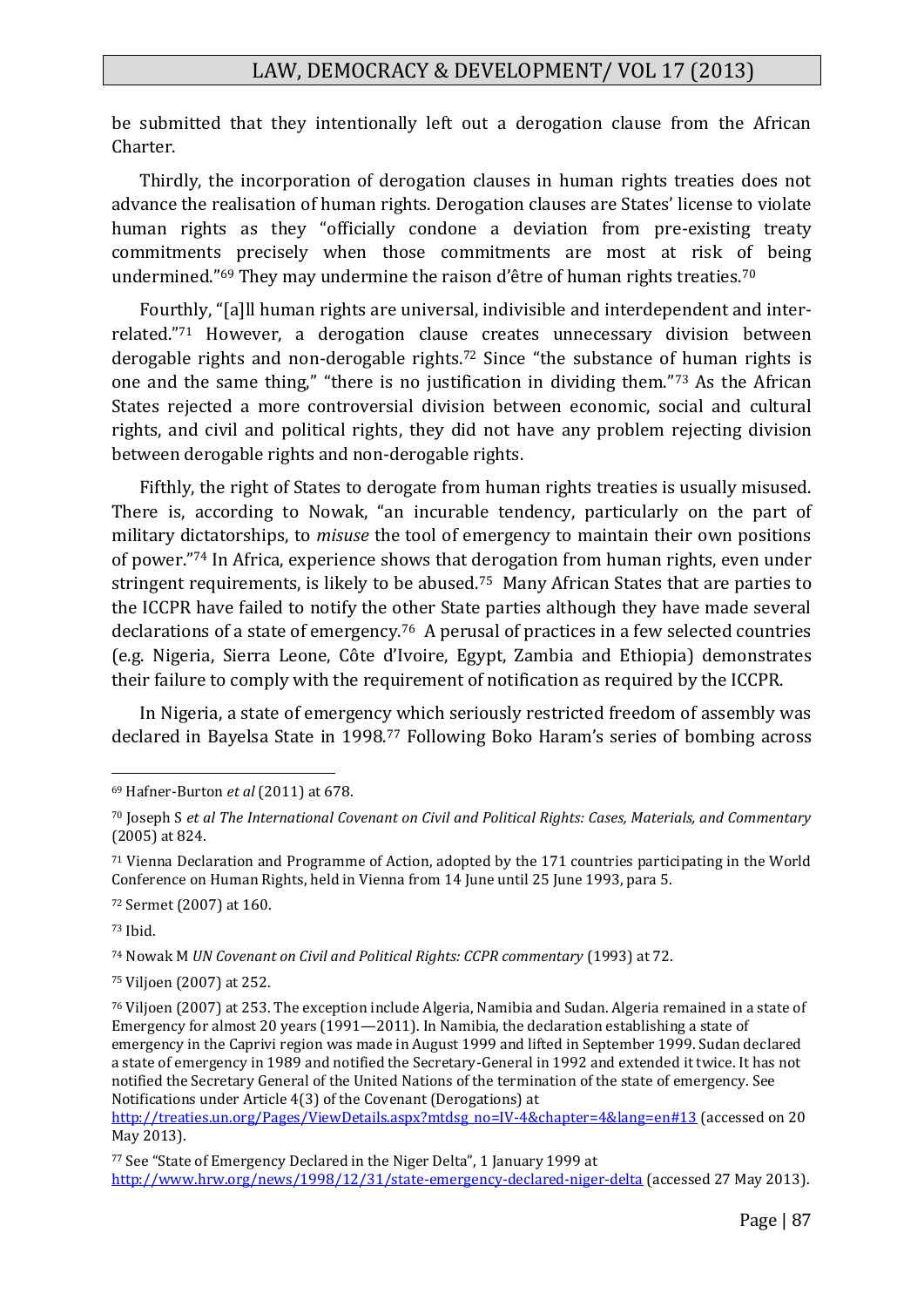Nigeria, a state of emergency was declared in the areas of the Yobe and Borno states in the north-east, Plateau State in central Nigeria and Niger State in the west in December 2011.<sup>78</sup> In May 2013, a state of emergency which was criticised as unnecessary was declared in Borno, Adamawa, and Yobe states.<sup>79</sup> Nevertheless, none of them was notified to other States through the Secretary-General of the United Nations.<sup>80</sup>

Sierra Leone declared a state of emergency in 1998, two years after its accession to the ICCPR.<sup>81</sup> The state of emergency remained in force until it was lifted in March 2002.<sup>82</sup> During the state of emergency, many human rights guaranteed under its Constitution were suspended.<sup>83</sup> As a result, there were prolonged pre-trial detentions, long delays in trials and searches without warrants.<sup>84</sup> However, no notification was made to the other States through the Secretary-General of the United Nations.<sup>85</sup>

Côte d'Ivoire declared a state of emergency which was said to ensure the smooth running of the poll in a referendum on new constitution on 21 July 2000.<sup>86</sup> Few months later, another state of emergency was declared on "the eve of an expected ruling on who can run in presidential elections to restore civilian rule."<sup>87</sup> The state of emergency gave the interior minister the authority to restrict traffic, ban meetings and shut down venues.<sup>88</sup> However, Côte d'Ivoire has not notified other States about declaration of a state of emergency since its accession to the ICCPR in 1992.

80 See Notifications under Article 4(3) of the Covenant (n 76 above).

<sup>81</sup> See Human Rights Watch "World Report 1999: Sierra Leone" at

<sup>78</sup> Onuah F & Cocks T "Nigeria's Jonathan declares state of emergency" *Reuters* 31 December 2011 Abuja, at http://www.reuters.com/article/2011/12/31/us-nigeria-emergency-idUSL6E7NV07T20111231; BBC News: Africa "Boko Haram attacks prompt Nigeria state of emergency" 1 January 2012, at http://www.bbc.co.uk/news/world-africa-16373531 (accessed 28 May 2013).

<sup>79</sup> BBC News: Africa "Nigeria: Goodluck Jonathan declares emergency in states" 15 May 2013, at http://www.bbc.co.uk/news/world-africa-22533974; Ozekhome M "Jonathan violates Nigerian Constitution in declaring State of Emergency" *Premium Times* 15 May 2013 (accessed 28 May 2013).

<http://www.hrw.org/legacy/worldreport99/africa/sierraleone.html> (accessed on 28 May 2013). Sierra Leone acceded to the ICCPR on 23 August 1996. See status of ratification of ICCPR at

[http://treaties.un.org/Pages/ViewDetails.aspx?src=TREATY&mtdsg\\_no=IV-4&chapter=4&lang=en](http://treaties.un.org/Pages/ViewDetails.aspx?src=TREATY&mtdsg_no=IV-4&chapter=4&lang=en) (accessed 28 May 2013).

<sup>82</sup> Johnson C "Sierra Leone lifts state of emergency after war" 02 Mar 2002 *Reuters* Freetown, at http://reliefweb.int/report/sierra-leone/sierra-leone-lifts-state-emergency-after-war (accessed on 28 May 2013).

<sup>83</sup> US Bureau of Democracy, Human Rights, and Labor "Sierra Leone: Country Reports on Human Rights Practices 2001" 4 March 2002, at <http://www.state.gov/j/drl/rls/hrrpt/2001/af/8402.htm> (accessed on 28 May 2013).

<sup>84</sup> Ibid.

<sup>&</sup>lt;sup>85</sup> See Notifications under Article 4(3) of the Covenant (n 76 above).

<sup>86</sup> "State of emergency in Ivory Coast as referendum approaches" *Reuters* 21 July 2000, at http://archives.cnn.com/2000/WORLD/africa/07/21/ivorycoast.emergency.reut/ (accessed 30 May 2013).

<sup>87</sup> "State of Emergency in Ivory Coast" *Associated Press* 6 October 2000, at http://www.apnewsarchive.com/2000/State-of-Emergency-in-Ivory-Coast/id-7da7097b192e0855faae99e7531aa3fe (accessed 30 May 2013).

<sup>88 &</sup>quot;State of Emergency in Ivory Coast" (n 87 above).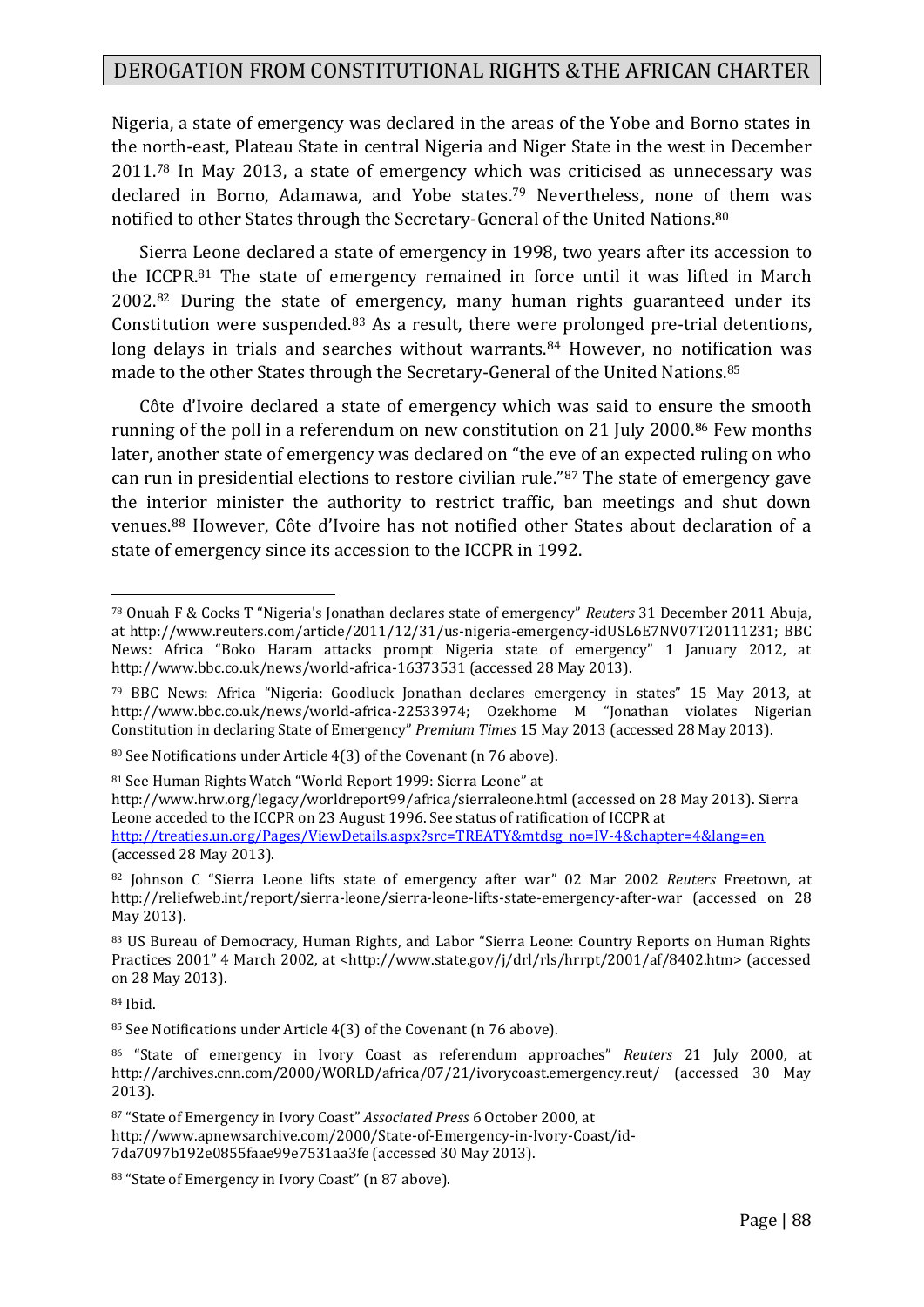Zambia remained under a partial state of emergency since its independence in 1964 until 1991 when a regime change occurred after a contested election.<sup>89</sup> Another partial state of emergency was declared on 4 March 1993 and followed by a full state of emergency four days later.<sup>90</sup> After the attempted coup of October 1997, a state of emergency which was said to have been unnecessary was declared on 29 October 1997 and lifted on 17 March 1998.<sup>91</sup> Zambia's accession to the ICCPR in 1984 does not seem to have affected the partial state of emergency that had already been in force by then.<sup>92</sup>

In Egypt, a state of emergency had been in force since 1981 for 31 years.<sup>93</sup> Egypt turned a deaf ear to repeated calls from the United Nations treaty bodies that it should bring an end to that state of emergency.<sup>94</sup> The Human Rights Committee noted that "the state of emergency in force in Egypt without interruption since 1981 constitutes one of the main difficulties impeding the full implementation of the Covenant by the State party."<sup>95</sup> The Committee disapproved Egypt's failure to inform "the other States parties to the Covenant, through the Secretary-General, of the provisions from which it has derogated and of the reasons by which it was actuated."96 Even after lifting the state of emergency that had been in force since 1981, Egypt continued declaring a state of emergency without complying with the notification requirements.<sup>97</sup>

Interestingly, Ethiopia did not declare a state of emergency in 1998 when war with Eritrea was started although external invasion is one of the grounds of declaring a state of emergency under its Constitution.<sup>98</sup> Following the 2005 national election, Ethiopia

<sup>89</sup> Human Rights Watch "Zambia: model for democracy declares state of emergency" Volume V, Issue 8 10 June 1993, at http://www.hrw.org/sites/default/files/reports/ZAMBIA936.PDF (accessed 31 May 2013). <sup>90</sup> Ibid.

<sup>91</sup> Amnesty International "Zambia: Misrule of law: Human rights in a state of emergency" 2 March 1998 at http://www.amnesty.org/en/library/asset/AFR63/004/1998/en/70497d03-db00-11dd-903ee1f5d1f8bceb/afr630041998en.html; BBC News "Zambia lifts state of emergency" 17 March 1998, at http://news.bbc.co.uk/2/hi/africa/66527.stm (accessed 31 May 2013).

<sup>92</sup> Status of ratification of the ICCPR (n 76 above).

<sup>93</sup> BBC News: Middle East "Egypt state of emergency lifted after 31 years" 31 May 2012, at http://www.bbc.co.uk/news/world-middle-east-18283635 (accessed 31 May 2013).

<sup>94</sup> Report of the Committee on the Elimination of Racial Discrimination, General Assembly Official Record, A/49/18(SUPP), 5 August 1994, para 365; Reports of the Committee Against Torture, General Assembly Official Record, A/49/44(SUPP), 12 July 1994, para 85; Concluding observations of the Committee on Economic, Social and Cultural Rights: Egypt, 23 May 2000, E/C.12/1/Add.44, para 10; Concluding observations of the Human Rights Committee: Egypt, 28 November 2002, CCPR/CO/76/EGY, para 6; Conclusions and recommendations of the Committee against Torture: Egypt, 23 December 2002, CAT/C/CR/29/4, para 5-6.

<sup>95</sup> Human Rights Committee "Consideration of Reports Submitted by States Parties under Article 40 of the Covenant: Comments of the Human Rights Committee: Egypt", CCPR/C/79/Add.23, 9 August 1993, para 7.

<sup>96</sup> Human Rights Committee "Consideration of Reports Submitted by States Parties under Article 40 of the Covenant: Comments of the Human Rights Committee: Egypt (1993).

<sup>97</sup> Kirkpatrick D "Egypt's Leader Declares State of Emergency in Three Cities" *The New York Times*, 27 January 2013, at http://www.nytimes.com/2013/01/28/world/middleeast/morsi-declares-emergencyin-3-egypt-cities-as-unrest-spreads.html?pagewanted=all&\_r=0 (accessed 31 May 2013).

<sup>98</sup> Constitution of Ethiopia (1995), art 93(1)(a).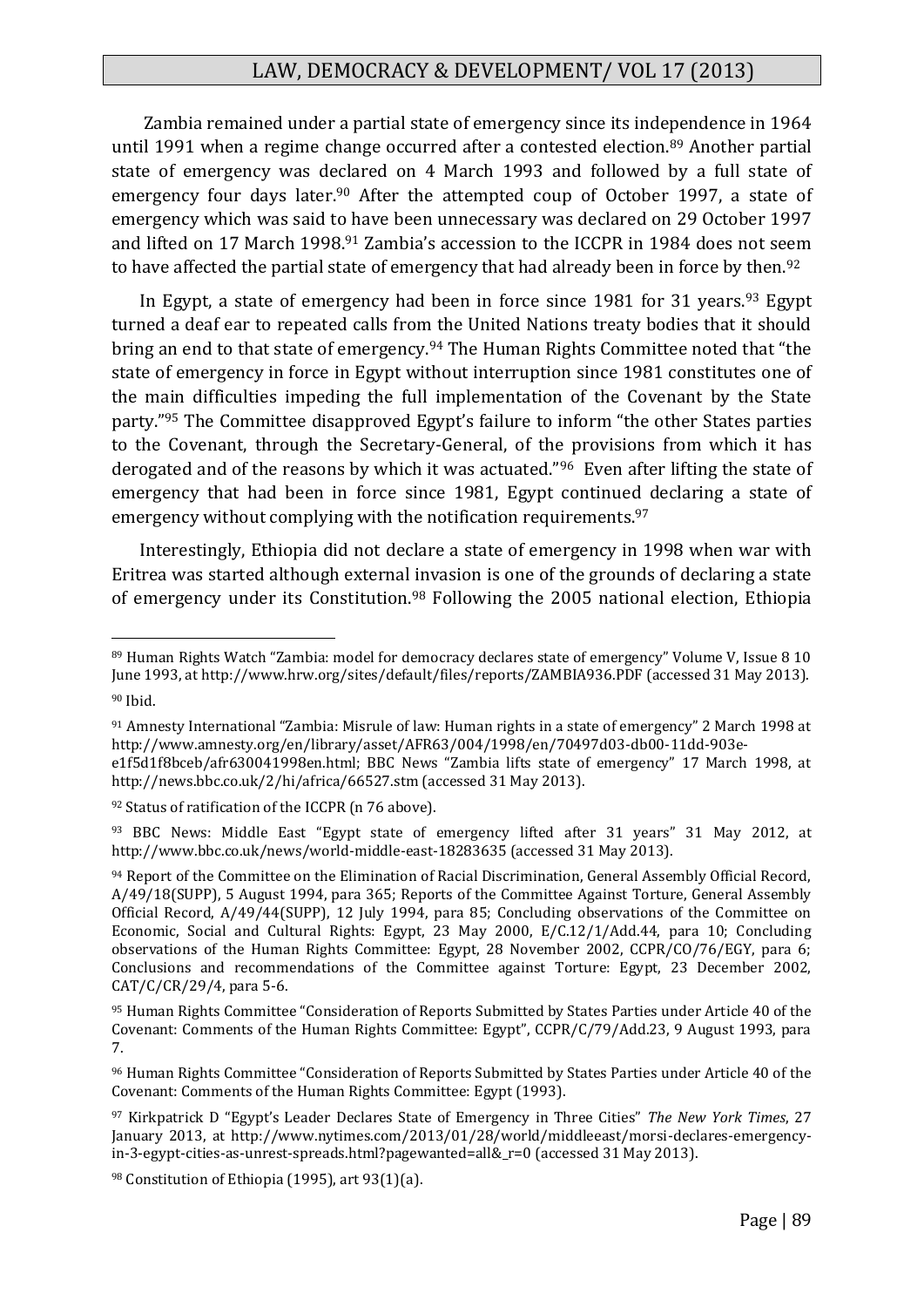suspended freedom of assembly for one month.<sup>99</sup> Nevertheless, Ethiopia did not notify the Secretary General of the United Nations about its act of suspension.

In addition, African States regularly invoke domestic provisions allowing for a state of emergency.<sup>100</sup> Thus, "it would be risky to introduce a derogation clause in the African Charter as certain states with evil intent could simulate a serious crisis" to escape their international obligations.<sup>101</sup>

Finally, a historical account of human rights treaties reveals that a derogation clause was introduced into the European Convention on Human Rights and the ICCPR to legitimise an instrument of colonial control.<sup>102</sup> The derogation clauses were included in both instruments at the initiation and insistence of Britain that developed the notion of emergency in its colonies and "faced with increasing resistance to its rule from subjugated populations" in Africa and Asia.<sup>103</sup> The Derogation clause under the ICCPR was proposed by the United Kingdom.<sup>104</sup> Its proposal which did not contain any nonderogable rights was principally criticised by the United States.<sup>105</sup> A compromise, "a general limitations provision with a derogation clause containing non-derogable rights, a notification requirement, and a non-discrimination proviso," was France's proposal.<sup>106</sup> Thus, incorporating a derogation clause in the African Charter would have meant a subscription of Africa to a method of colonial suppression.

## **3.2 Can limitation clauses replace a derogation clause?**

Limitation clauses usually restrict human rights guaranteed in a particular instrument. Because of limitation clauses, most human rights are not absolute. Limitation to and derogation from human rights share some common features since both are justified violation of human rights.<sup>107</sup> For example, States should comply with the principles of necessity and proportionality when they are limiting or derogating from human rights.<sup>108</sup>

However, limitation is fundamentally different from derogation. Limitation is usually a permanent restriction that partly takes away particular rights whereas derogation is a temporary suspension that completely eliminates certain rights in exceptional

<sup>1</sup> <sup>99</sup> See *Addis Zemen*, 64th year No. 248, 16 May 2005, page 1 & 6.

<sup>100</sup> Viljoen (2007) at 253.

<sup>101</sup> Sermet (2007) at 161.

<sup>102</sup> Reynolds J "The Long Shadow of Colonialism: The Origins of the Doctrine of Emergency in International Human Rights Law" York University Osgoode Hall Law School, CLPE Research Paper 19/2010 Vol. 06 No. 5 (2010), at http://ssrn.com/abstract=1625395.

<sup>103</sup> Reynolds (2010) at 39.

<sup>104</sup> Nowak (1993) at 76.

<sup>105</sup> Nowak (1993) at 76; see also Macdonald (1997) at 227.

<sup>106</sup> Nowak (1993) at 76.

<sup>107</sup> See Conte A and Burchill R *Defining Civil and Political Rights: The Jurisprudence of the United Nations Human Rights Committee* (2009) at 43-51.

<sup>108</sup> Conte and Burchill (2009) at 47-50.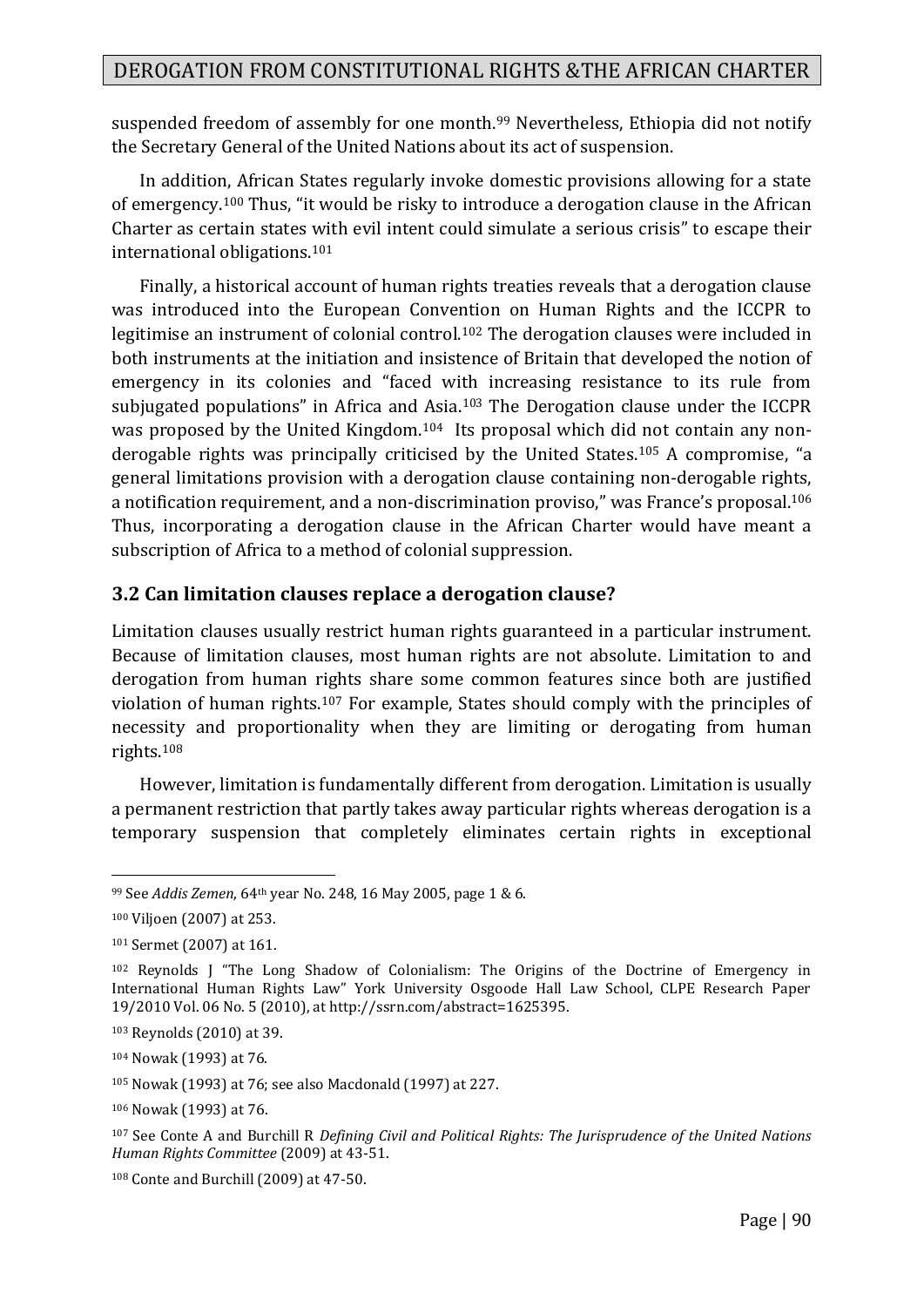circumstances.<sup>109</sup> States should determine limitations by law whereas they should officially proclaim a state of emergency to maintain principles of legality and rule of  $law<sub>110</sub>$ 

The African Charter contains specific and general limitation clauses. Specific limitation clauses take the form of right-specific claw-back clauses or right-specific norm based limitations although the African Commission does not seem to make such distinction.<sup>111</sup> The claw-back clauses were included in certain provisions of the Charter.<sup>112</sup> For example, Article 9 requires individuals to enjoy freedom of expression "within the law."<sup>113</sup> The critic of the African Charter understood the claw-back clauses to give States "almost unbounded discretion" to restrict their treaty obligations by giving primacy to domestic laws.<sup>114</sup>

However, the jurisprudence of the African Commission proves that the critics were wrong. The Commission rejects respondent States' arguments justifying violations of the Charter rights on domestic laws. In *Jawara v The Gambia*, the author complained of The Gambian law that "gives the Minister of Interior the power to detain and to extend the period of detention *ad infinitum"* and arbitrary arrests and detentions based on that law.<sup>115</sup> The respondent State did not deny the allegations but argued that it was "acting within the confines of legislation 'previously laid down by law'" according to Article 6 of the Charter.<sup>116</sup> The Commission rejected the argument of the respondent and found violation of Article 6.<sup>117</sup>

In *Amnesty International v Zambia*, the respondent State relied on claw-back clause of Article 12(2) to defend its deportation of victims.<sup>118</sup> The Commission opined that "the 'claw-back' clauses must not be interpreted against the principles of the Charter."<sup>119</sup> Emphasising the importance of cautioning "against a too easy resort to the limitation clauses in the African Charter," it required states to prove that they are "justified to resort to limitation clause."<sup>120</sup> The Commission acted in accordance with

<sup>109</sup> Müller (2009) at 564-566.

<sup>110</sup> Müller (2009) at 565.

<sup>111</sup> Viljoen (2007) at 348.

<sup>112</sup> African Charter, arts 6, 8, 9(2), 10(1), & 12(1).

<sup>113</sup> The African Charter uses similar formulation in arts 6, 8, 10 and 12.

<sup>114</sup> Bondzie-Simpson E "A critique of the African Charter on Human and Peoples' Rights" (1988)31 *Howard Law Journal* 643, at 660-661.

<sup>115</sup> *Jawara v The Gambia* (2000) AHRLR 107 (ACHPR 2000), para 5.

<sup>116</sup> *Jawara v The Gambia*, paras 13 & 58.

<sup>117</sup> *Jawara v The Gambia*, para 75.

<sup>118</sup> *Amnesty International v Zambia* (2000) AHRLR 325 (ACHPR 1999), para 41.

<sup>119</sup> *Amnesty International v Zambia*, para 42.

<sup>120</sup> *Amnesty International v Zambia,* para 42.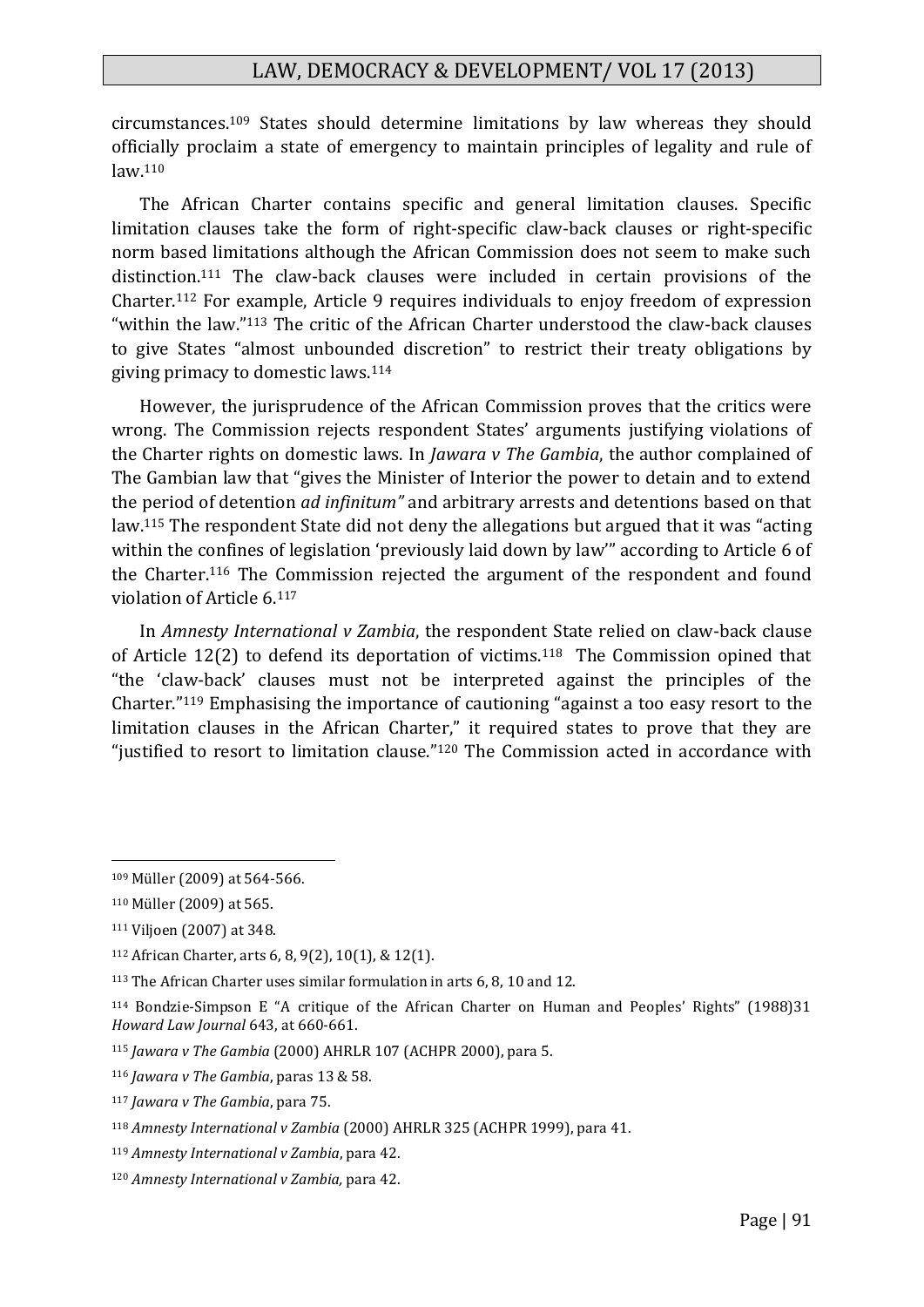the Charter provisions that required it to draw inspiration from other human rights instruments including the Universal Declaration of Human Rights.<sup>121</sup>

In *Media Rights Agenda v Nigeria,* the African Commission was of the opinion that claw back clauses do not allow States to set aside the Charter rights through national laws since such permission would render those rights ineffective.<sup>122</sup> It stated that "[t]o allow national law to have precedent over the international law of the Charter would defeat the purpose of the rights and freedoms enshrined in the Charter. International human rights standards must always prevail over contradictory national law. Any limitation on the rights of the Charter must be in conformity with the provisions of the Charter."<sup>123</sup> Thus, the African Commission adopted a restrictive interpretation of the claw-back clauses.<sup>124</sup>

The right-specific norm based limitations require laws restricting Charter rights to serve certain objectives. For instance, laws restricting freedom of assembly should be "enacted in the interest of national security, the safety, health, ethics and rights and freedoms of others."<sup>125</sup> Since Article 11 permits only "necessary restrictions," States must comply with the principle of necessity. Given that the other provisions do not follow similar formulations, the Charter is not clear on the requirement of principles of necessity and proportionality.

The African Charter requires individuals to exercise their rights "with due regard to the rights of others, collective security, morality and common interest" under Article 27(2). The Charter indirectly confers on States the power to ensure that individuals comply with their duties. This indirect State power has been understood as a general limitation clause.<sup>126</sup> The African Commission consistently held that Article 27(2) provides the only legitimate reasons for limitations on rights under the Charter.<sup>127</sup>

The African Charter does not give any direction on procedures to be followed or criteria to be applied while imposing limitations on rights. In *Media Rights Agenda and Others v Nigeria,* the African Commission laid down some criteria that States should apply while limiting Charter rights. The Commission held that "[t]he reasons for possible limitations must be founded in a legitimate state interest and the evils of limitations of rights must be strictly proportionate with and absolutely necessary for

<sup>121</sup> *Amnesty International v Zambia* para 42; African Charter, arts 60 & 61, but the Commission cites arts 61 & 62.

<sup>122</sup> *Media Rights Agenda and others v Nigeria,* para 66.

<sup>123</sup> *Media Rights Agenda and others v Nigeria,* para 66

<sup>124</sup> Viljoen (2007) at 349.

 $125$  African Charter, art 11. See also art 12(2) of the Charter provides for "law and order, public health or morality" as grounds of restricting freedom of movement.

<sup>126</sup> Viljoen (2007) at 350.

<sup>127</sup> *Media Rights Agenda and Others v Nigeria,* para 68; *Constitutional Rights Project and Others v Nigeria*, para 42; *Prince v South Africa* (2004) AHRLR 105 (ACHPR 2004), para 43; *Interights and Others v Mauritania* (2004) AHRLR 87 (ACHPR 2004), para 78; *Sudan Human Rights Organisation and Another v Sudan,* para 166.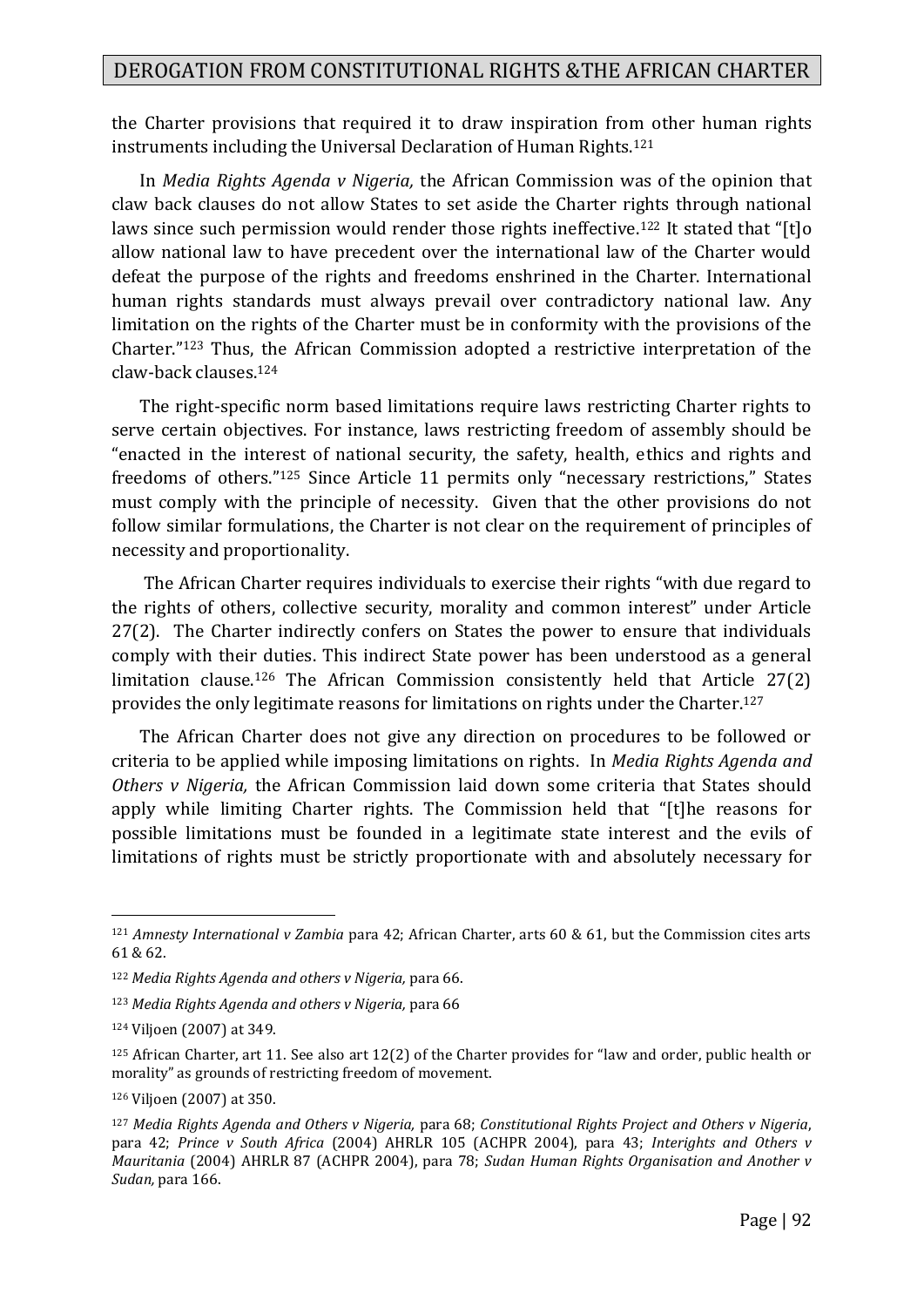the advantages which are to be obtained."<sup>128</sup> The African Commission used the same criteria in other subsequent cases.<sup>129</sup>

The African Commission adopted legitimacy of state interest, proportionality and necessity of limitations as criteria to be observed. Although the position of the Commission is not clear, it seems that States should enact laws of general application to impose limitations on the enjoyment of rights.<sup>130</sup> That can be implied from the Commission's holding that "[l]aws made to apply specifically to one individual or legal personality raise the serious danger of discrimination and lack of equal treatment before the law."<sup>131</sup> Thus, unlike derogations, States cannot make limitations within a very short period because they must resort to ordinary process of law-making.

The African Commission determined the extent of justified infringement of the Charter rights through limitations. The Commission held that "a limitation may never have as a consequence that the right itself becomes illusory."<sup>132</sup> Thus, limitation does not eliminate any right even temporarily. Therefore, limitation clauses under the African Charter should not be taken as a substitute for a derogation clause.

However, States can impose limitations that meet the criteria of legitimacy of State interest, proportionality and necessity. In cases of natural disasters or epidemics, for example, common interest of the society outweighs individual rights and allows more restrictive limitations which would not have been necessary or proportional in normal situations. Similarly, collective security at times of break-down of law and order warrant restrictive limitations that would not have been necessary during peace time.

#### **4 DEROGATION FROM CONSTITUTIONAL RIGHTS IN AFRICA**

In attempting to categorise constitutions of African states depending on how they regulate a state of emergency and suspend constitutional rights, one notices some similarities among constitutions of States that have a common legal tradition. Such similarities indicate that sharing constitutional experiences is more common among States that belong to the same legal tradition. It also implies that constitutions from the same legal tradition have a common source which is usually the constitutional traditions of former colonial powers. In addition, the familiarity of the framers with constitutional laws of the former colonial powers may have also resulted in similarities among constitutions of States within a common legal tradition. Therefore, constitutions of African states may fall under three categories: constitutions of Francophone, Lusophone, and Anglophone legal traditions.

<sup>128</sup> *Media Rights Agenda and Others v Nigeria,* para 69.

<sup>129</sup> *Constitutional Rights Project and Others v Nigeria,* para 42; *Prince v South Africa*, para 43; *Interights and Others v Mauritania,* para 78; *Sudan Human Rights Organisation and Another v Sudan,* para 166.

<sup>130</sup> Viljoen (2007) at 350.

<sup>131</sup> *Media Rights Agenda and Others v Nigeria,* para 71. Such understanding is also in line with the Siracusa Principles, para 5 &15.

<sup>132</sup> *Media Rights Agenda and Others v Nigeria,* para 70.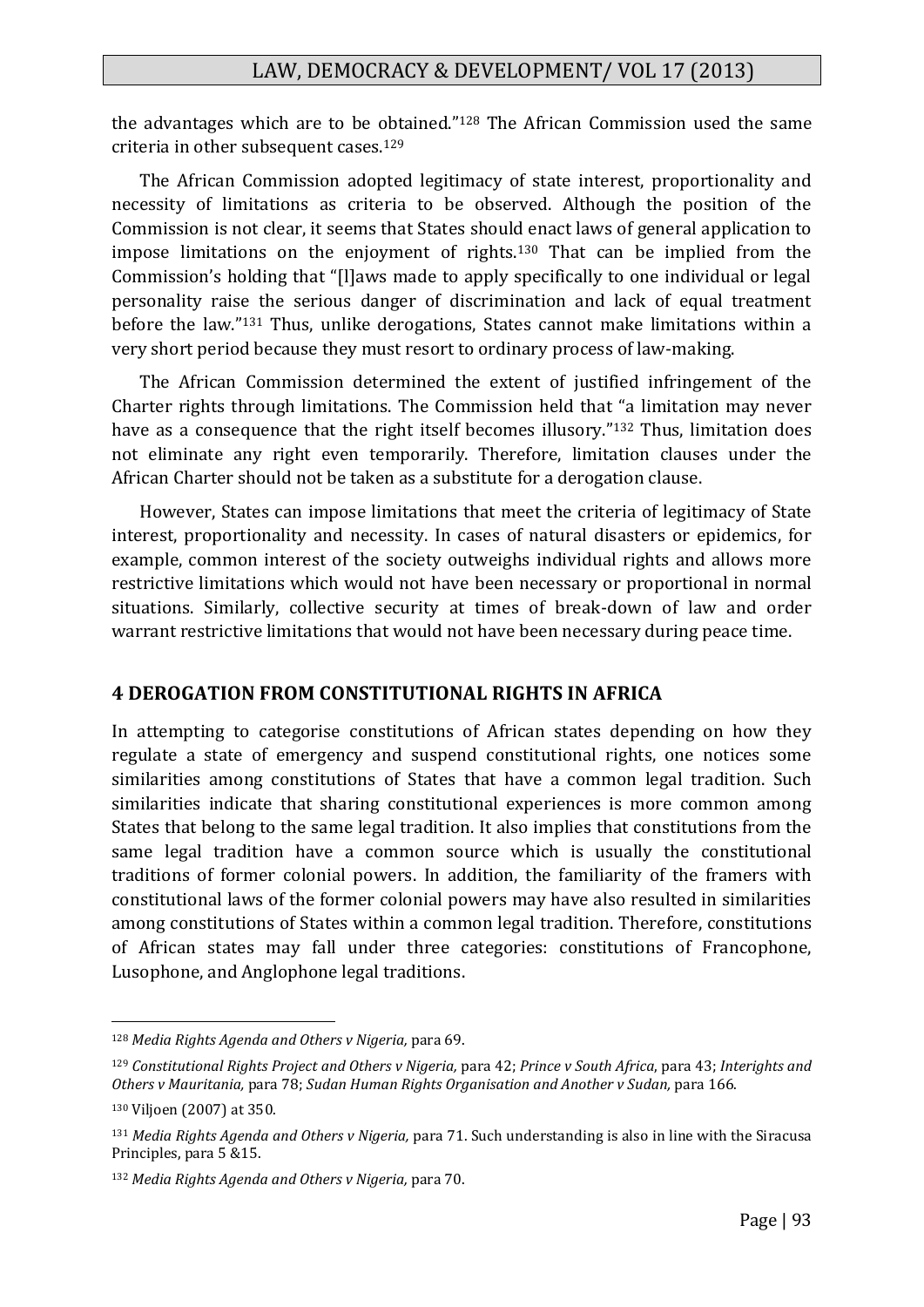Most constitutions of Francophone and Arabic speaking North African countries do not contain derogation clauses although they authorise declaration of a state of emergency or a state of siege without referring to their effect on constitutional rights.<sup>133</sup> Despite the absence of limitation clauses in their constitutions, these States derogate from constitutional rights. For example, the Constitution of Algeria authorises declaration of a state of emergency in "case of urgent necessity" without specifying the effect of emergency measures on constitutional rights.<sup>134</sup> Algeria declared a state of emergency in 1992 and notified the Secretary General of the United Nations of its derogation from "right to a prompt trial, freedom of movement, privacy, freedom of expression, and freedom of assembly" which are guaranteed under its Constitution.<sup>135</sup>

Constitutions of Lusophone countries contain clauses that permit derogation from constitutional rights.<sup>136</sup> The lists of non-derogable rights under these constitutions are similar with the list in the ICCPR. They include "the right to life, the right to personal integrity, the right to civil capacity and to citizenship, the non-retroactivity of criminal law, the right of accused persons to a defence, and freedom of religion."<sup>137</sup> The prohibition of torture or cruel, inhuman or degrading treatment or punishment is

<sup>&</sup>lt;u>.</u> <sup>133</sup> The Constitution of Burkina Faso, adopted on 2 June 1991, promulgated on 11 June 1991, amended on 27 January 1997 and on 11 April 2000, art 58; Constitution of the Republic of Cameroon adopted on 18 January 1996, amendment to the Constitution of 2 June 1972, art 9; Constitution of the Central African Republic, adopted on 28 December 1994, promulgated on 14 January 1995, art 29; Constitution of the Republic of the Congo January 2002,, art 131; Constitution of the Republic of Cote d'Ivoire, adopted on 24 July 2000, art 48; Constitution of the Republic of Equatorial Guinea, adopted on 17 January 1996, Item 41; Constitution of the Gabonese Republic, adopted on 26 March 1991, amended on 22 April 1997, art 25; Fundamental Law of the Second Republic of Guinea, approved on 23 December 1990, art 74; The Constitution of the Republic of Mali, art 49; Constitution of the Fifth Republic of Niger, adopted on 18 July 1999, promulgated on 9 August 1999, art 54 & 86; Constitution of the Republic of Senegal, adopted on 7 January 2001, art 69; Constitution of the Fourth Republic of Togo, adopted on 27 September 1992, promulgated on 14 October 1992, art 94; Constitution of the Republic of Madagascar, adopted on 19 August 1992, amended in 1995 and 1998, art 59; Constitution of Djibouti, approved on 4 September 1992, art 62; Constitution of the Republic of Seychelles, approved on 18 June 1993, amended by Act No 14 of 1996, art 41. See for example, The Constitution of the People's Democratic Republic of Algeria, adopted on 19 November 1976, and amended on 28 November 1996 and on 10 April 2002, art 91; Constitution of Mauritania, adopted on 12 July 1991, arts 39 & 71. However, the 1998 Constitution of Sudan authorises derogation from constitutional rights under art 132.

<sup>134</sup> The Constitution of the People's Democratic Republic of Algeria, adopted on 19 November 1976, and amended on 28 November 1996 and on 10 April 2002, art 91.

<sup>135</sup> Algeria's President of High State Council declared a state of emergency by Presidential Decree No. 92- 44 of 9 February 1992, which was extended by Legislative Decree No. 93-02 of 6 February 1993 until the latter was repealed by Presidential Ordinance No. 11-01 of 23 February 2011. See Algeria: Derogations: Notifications under Article 4 (3) of the Covenant at [<http://www.bayefsky.com/pdf/algeria\\_t2\\_ccpr.pdf>](http://www.bayefsky.com/pdf/algeria_t2_ccpr.pdf) (accessed 10 December 2012); Viljoen (2007) at 253.

<sup>136</sup> Constitutional Law of the Republic of Angola, adopted on 25 August 1992, art 52; Constitutional Law of the Republic of Cape Verde, adopted on 25 September 1992, amended on 23 November 1995 and in 1999, art 26; Constitution of the Republic of Guinea-Bissau, adopted in 1984, amended in 1991, 1993, 1996, art 31; Constitution of the Republic of Mozambique, approved on 16 November 2004, art 72; Political Constitution of São Tomé and Príncipe, adopted on 5 November 1975, amended on 10 September 1990 through Law 7/90, art 18.

<sup>137</sup> Constitution of Mozambique, art 286. Art 52(2) of the Constitution of Angola, art 31(2) of the Constitution of Guinea-Bissau, and art 269 of the Constitution of Cape Verde contain an almost identical list of non-derogable rights.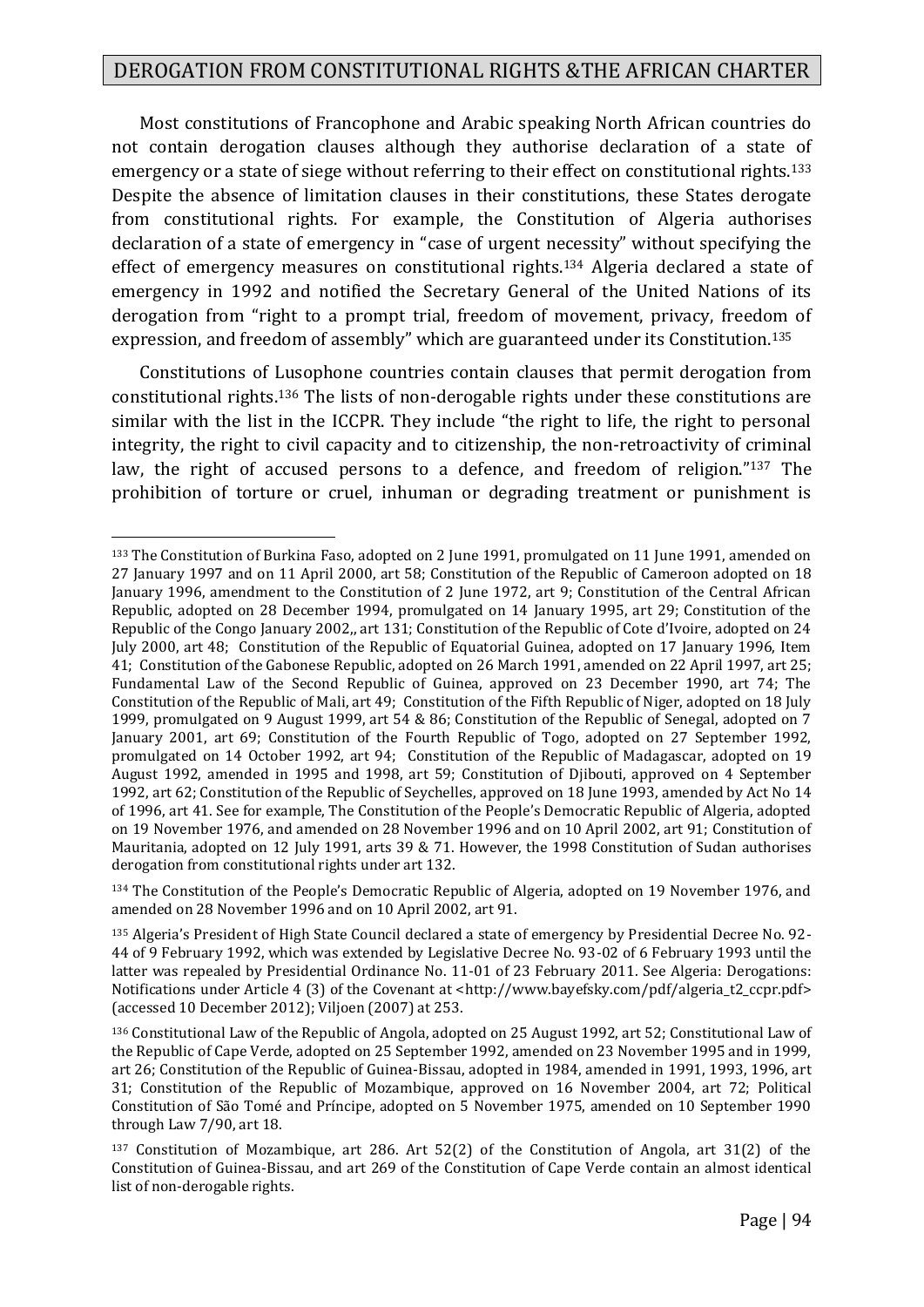included under the right to personal integrity in the Constitution of São Tomé and Príncipe while it is included under the right to life in the Constitution of Mozambique.<sup>138</sup> These constitutions do not refer to freedom from slavery as non-derogable rights.

The constitutions of Francophone countries are relatively uniform in failing to establish the effect of a state of siege or a state of emergency on the protection of constitutional rights while constitutions of Lusophone African countries are also uniform in terms of regulating derogation from constitutional rights. That relative uniformity is hardly evident among constitutions of Anglophone countries. Still, establishing some groups within this category is not impossible.

The first group of Anglophone African constitutions lay down a general derogation clause that permits derogation from all rights and freedoms guaranteed therein. For example, the Constitution of Ghana permits derogation from all rights contained in the Bill of Rights chapter.<sup>139</sup> The president has very wide discretionary power of suspending fundamental rights and freedoms since the Constitution does not provide lists of non-derogable rights.<sup>140</sup> Thus, the text of the Ghanaian Constitution does not evince conformity with the ICCPR, let alone the African Charter.

The constitutions in the second group frame their derogation clauses following the format used by the ICCPR.<sup>141</sup> They provide that emergency measures may suspend certain rights guaranteed in these constitutions. They also provide lists of rights that cannot be suspended even during state of emergencies. However, the lists of nonderogable rights differ from one constitution to another. The rights that are regarded as non-derogable in ICCPR are not listed as non-derogable rights in some of these constitutions. For example, the right to life is not listed among non-derogable rights under the constitutions of Eritrea, Ethiopia, and Uganda.142 Similarly, freedom of thought, conscience and religion is not listed among non-derogable rights under the

<sup>138</sup> The Constitution of São Tomé and Príncipe, art 22; the Constitution of Mozambique, art 40.

<sup>139</sup> The Constitution of the Republic of Ghana, adopted on 8 May 1992, art 31(10). The Constitution guarantees fundamental rights and freedoms under art 12—30. Art 31(10) provides that:

Nothing in, or done under the authority of, an Act of Parliament shall be held to be inconsistent with, or in contravention of, articles 12 to 30 of this Constitution to the period when a state of emergency is in force, of measures that are reasonably justifiable for the purposes of dealing with the situation that exists during that period.

<sup>140</sup> The Ghanaian Constitution, art 31.

<sup>141</sup> The Constitution of Eritrea, ratified by the Constituent Assembly on 23 May 1997, art 27(5)(a); the Constitution of the Federal Democratic Republic of Ethiopia, art 93(4)(c); the Constitution of Namibia, adopted in February 1990 and amended on 24 December 1998, art 24(3); the Constitution of the Republic of Rwanda, adopted on 26 May 2003, art 137; the Constitution of the Kingdom of Swaziland Act, 2005, sec 38; the Constitution of the United Republic of Tanzania, 1977, art 31; and the Constitution of the Republic of Uganda, adopted on 22 September 1995, art 44.

<sup>&</sup>lt;sup>142</sup> The Constitution of Eritrea, art 27(5); the Constitution of Ethiopia, art 93(4)(c); and the Constitution of Uganda, art 38. These constitutions do not include the right to life among non-derogable rights.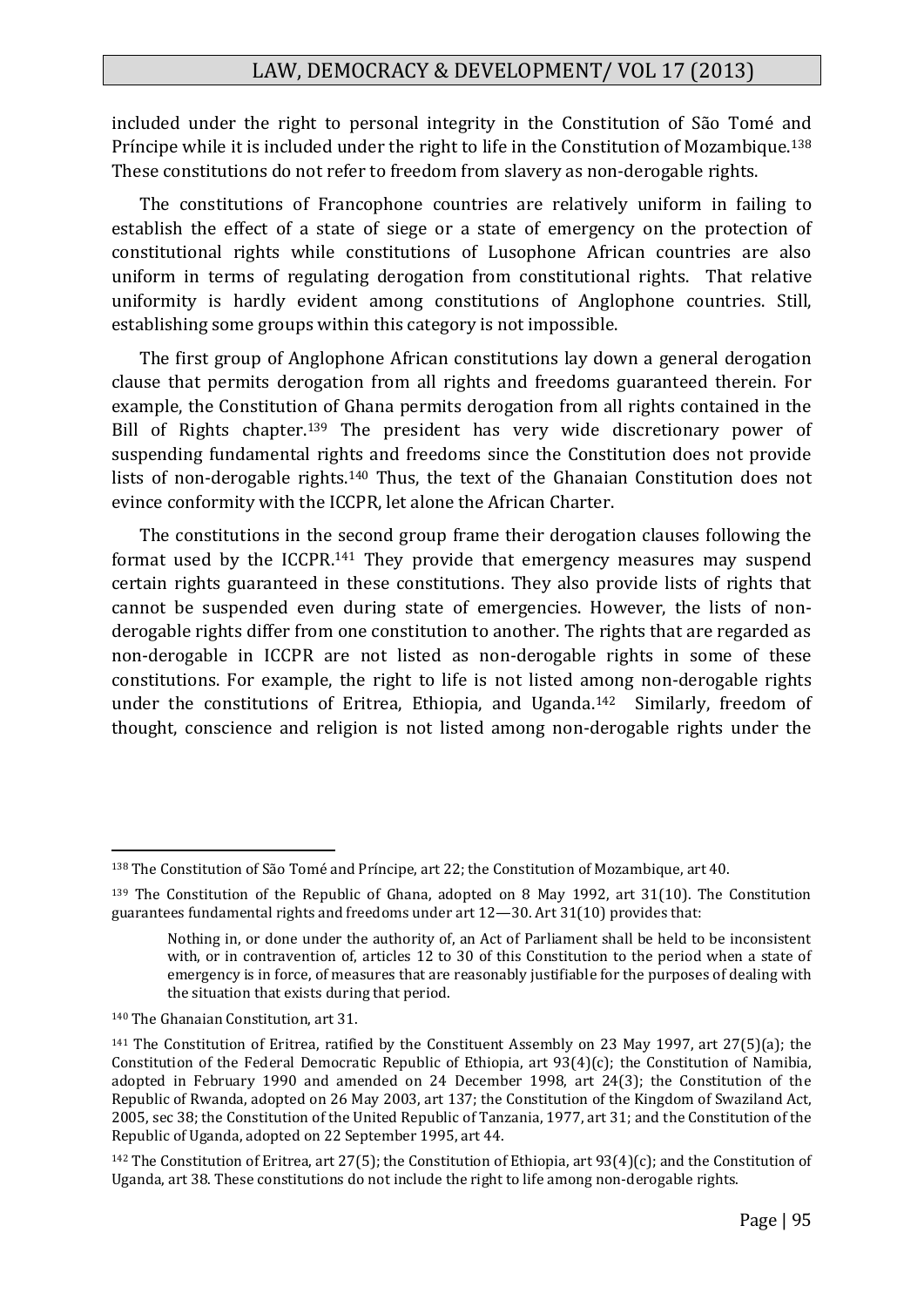constitutions of Ethiopia, Swaziland, Tanzania and Uganda.<sup>143</sup> In particular, the Human Rights Committee called upon Tanzania to amend its Constitution.<sup>144</sup>

The constitutions in the third group provide list of derogable rights. Examples include constitutions of Botswana, Zambia, Zimbabwe, and The Gambia.145 The Constitution of The Gambia permits derogation from rights that are non-derogable under the ICCPR including prohibition of retroactive criminal law and freedom of thought, conscience and religion.<sup>146</sup> The Constitution of Zambia also allows derogation from freedom of thought, conscience and religion.<sup>147</sup>

The constitutions of Malawi, South Africa and Kenya are found in the last group.<sup>148</sup> Seen from the way they treat derogation from constitutional rights, these constitutions are unique from the other constitutions because they take into account international obligations. The Constitution of Malawi permits derogation from certain rights.<sup>149</sup> Nevertheless, it requires the derogation to be consistent with Malawi's obligation under international law.<sup>150</sup> Obviously, the obligation of Malawi under international law includes its obligation under the African Charter.

The South African Constitution provides a table of non-derogable rights which include the right to equality, human dignity, life, freedom and security of person, rights of arrested, detained and accused persons, and the right to protection against slavery, servitude and forced labour. A comparison of the list of non-derogable rights with those under the ICCPR shows that the South African Constitution does not include freedom of thought, conscience and religion in the list of its non-derogable rights. That would not have any impact as derogation from constitutional rights should be in line with South Africa's obligations under international law. Given that South Africa had already been

<sup>143</sup> The Constitution of Ethiopia, art 93(4)(c); the Constitution of Tanzania, art 31; the Constitution of Swaziland, sec 38; and the Constitution of Uganda, art 44.

<sup>144</sup> Human Rights Committee, Concluding Observation, United Republic of Tanzania, ICCPR, A/48/40 vol. I (1993) 35, para 171.

<sup>145</sup> The Constitution of Botswana, commenced on 30 September 1996, sec 16; Constitution of the Second Republic of The Gambia, adopted on 8 August 1996, entered into force in January 1997, sec 35; the Constitution of Zambia, art 25; and the Constitution of Zimbabwe, art 25. The Constitution of Botswana allows derogation from right to liberty (sec 5) and prohibition of discrimination (sec 15).

<sup>146</sup> Constitution of the Gambia permits derogation from sections 19, 23, 24 and 25. Sec 24(5) prohibits retroactive criminal law while sec 25 guarantees the freedom of thought, conscience and religion.

<sup>147</sup> The Constitution of Zambia allows derogating from arts 13, 16, 17, 19, 20, 21, 22, 23, and 24. Art 19 guarantees freedom of thought, conscience and religion.

<sup>148</sup> Constitution of the Republic of Malawi (1994), sec 45; Constitution of the Republic of South Africa, Act 108 of 1996, assented to on 16 December 1996 and commenced on 4 February 1997, sec 37; and the Constitution of Kenya (27 August 2010), art 58.

<sup>149</sup> Constitution of Malawi, sec 45(3)(a). It permits derogation from freedom of expression, freedom of information, freedom of movement, freedom of assembly, right of arrested person to be brought before courts within 48 hours and right to freedom and security of the person including the right not to be detained without trial.

<sup>150</sup> Constitution of Malawi, sec 45(3)(a).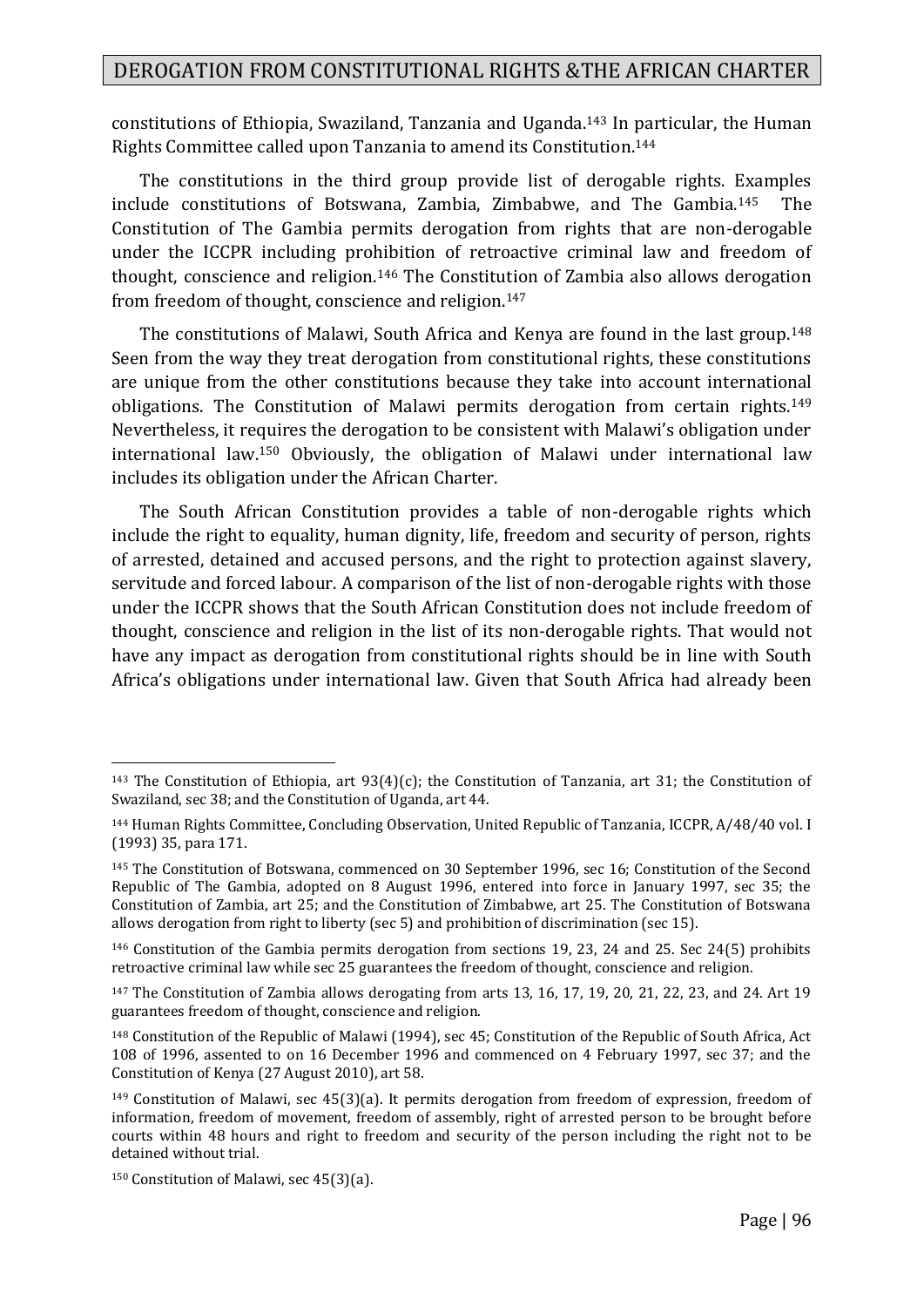party to the African Charter before the adoption of the 1996 Constitution,<sup>151</sup> it seems that the framers of the Constitution had taken into consideration obligations under the African Charter and they had foreseen future international obligations under global and regional human rights instruments.

The Kenyan Constitution does not even refer to derogation from constitutional rights or their suspension. It provides for limitation of rights during a state of emergency instead of their suspension. It seems that the framers of the Kenyan Constitution had the African Charter in mind. Since Kenya is party to the African Charter, a consideration of Kenya's obligation under international law requires Kenya to refrain from suspending any rights even during period of a state of emergency. That is why, it seems, the Kenyan Constitution avoided distinguishing between derogable rights and non-derogable rights.

#### **5 IMPLICATION OF DEROGATING FROM CONSTITUTIONAL RIGHTS UNDER THE AFRICAN CHARTER**

Derogation from constitutional rights in Africa implies violation of the African Charter at least in two ways. First, African States have undertaken to "adopt legislative or other measures to give effect" to rights recognised under the African Charter.<sup>152</sup> On its fifth ordinary session, the African Commission recommended that State parties should introduce the provisions of Articles 1 to 29 of the African Charter in their "Constitutions, laws, rules and regulations and other acts relating to Human and Peoples' Rights."<sup>153</sup> The Commission's recommendation was buttressed by two ministerial conferences on human rights in Africa.<sup>154</sup>

In making its recommendation, the African Commission was mindful of the differences among state parties in their reception of international law.<sup>155</sup> The distinction between monist and dualist systems in receiving international law is

<sup>151</sup> South Africa acceded to the African Charter on 9 July 1996 while the Constitution of the Republic of South Africa, Act 108 of 1996, was assented to on 16 December 1996. See List of countries which have signed, ratified/acceded to the African Charter on Human and Peoples' Rights at [<http://www.au.int/en/sites/default/files/African%20Charter%20on%20Human%20and%20Peoples'](http://www.au.int/en/sites/default/files/African%20Charter%20on%20Human%20and%20Peoples) [%20Rights\\_0.pdf>](http://www.au.int/en/sites/default/files/African%20Charter%20on%20Human%20and%20Peoples) (accessed on 10 December 2012); Dugard J *International law: A South African perspective* (2005) at 316.

<sup>152</sup> The African Charter, art 1.

<sup>153</sup> Resolution on the Integration of the Provisions of the African Charter on Human and Peoples' Rights into National Laws of States, Fifth Ordinary Session, in Benghazi, Libya from 3 to 14 April 1989, reproduced in Murray R and Evans M (eds) *Documents of the African Commission on Human and Peoples' Rights* (2001)186.

<sup>154</sup> Grand Bay (Mauritius) Declaration and Plan of Action, adopted by the First OAU Ministerial Conference on Human Rights, held in April 1999 in Grand Bay, Mauritius, para 14; Kigali Declaration, adopted by the AU Ministerial Conference on Human Rights in Africa, May 2003 in Kigali, Rwanda, para 25. Both documents are reproduced in Heyns C & Killander M (eds) *Compendium of Key Human Rights Documents of the African Union* (2010) 155 and 169.

<sup>155</sup> Resolution on the Integration of the African Charter into Domestic Law (n 153 above).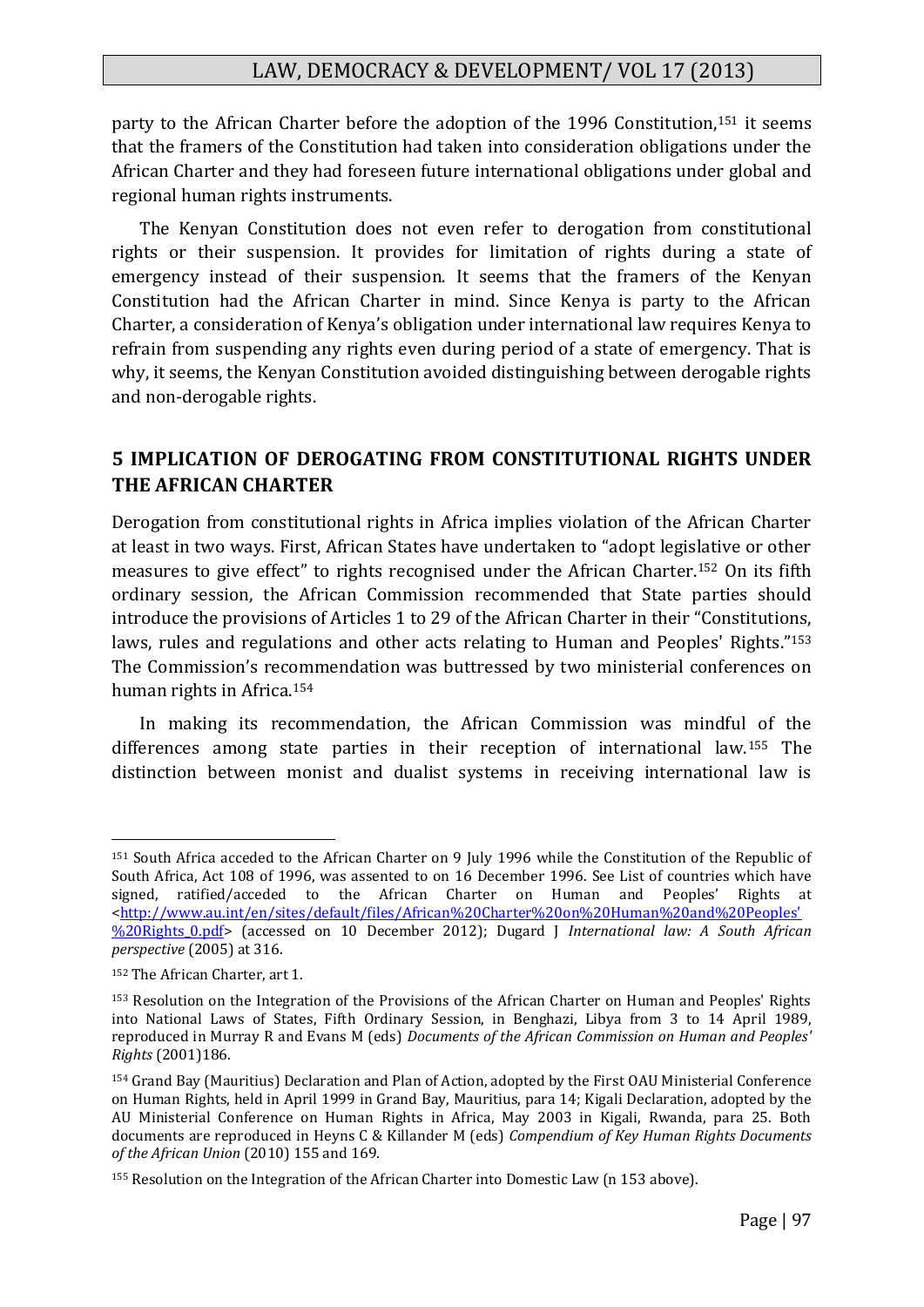outdated as the reality is more complex.<sup>156</sup> In some African States, duly ratified treaties automatically have domestic effect.<sup>157</sup> The African Charter forms part of the laws of such States and is superior to their domestic laws.<sup>158</sup> In other African countries "specific legislation is required to incorporate international treaties into domestic law, and the African Charter has generally a lower status.<sup>159</sup> Nigeria, for example, passed an act domesticating the African Charter.<sup>160</sup> In *Abacha and Others v Fawehinmi*, the Supreme Court of Nigeria held that "an international treaty entered into by the government of Nigeria does not become binding until enacted into law by the National Assembly."<sup>161</sup> Regarding the position of the African Charter in the hierarchy of Nigerian laws, the Court placed the Charter above other statutes but below the Constitution.<sup>162</sup>

The decision of the Nigerian Supreme Court and other similar decisions of national courts clearly conflict with the position of the African Commission. In *Malawi African Association and Others v Mauritania,* the African Commission held that the African Charter creates for a State party "an obligation of consequence, deriving from the customary principle *pacta sunt servanda*."<sup>163</sup> States parties have the duty to adjust their legislation to harmonise them with their international obligations.<sup>164</sup> Thus, States parties "are required to amend their domestic laws to conform to and facilitate the domestic application of the Charter."<sup>165</sup>

However, retaining derogation clauses in States parties' constitutions indicates that the states have not brought their laws in conformity with the African Charter. Although Senegal, South Africa and Zambia conducted pre-ratification compatibility studies,<sup>166</sup> it does not seem that such studies have been conducted in most African states. Even Zambia, which is said to have conducted studies to ascertain compatibility of its laws

<sup>166</sup> Bulto (2012) at 560.

<sup>156</sup> Boerefijn I "International Human Rights in National Law" in Krause C & Scheinin M (eds) *International Protection of Human Rights: A Text Book* (2012) at 631.

<sup>157</sup> Manby B 'Civil and Political Rights in the African Charter on Human and Peoples' Rights: Articles 1–7' in Evans M and Murray R (eds) *The African Charter on Human and Peoples' Rights: The System in Practice 1986–2006* (2008) at 172-173.

<sup>158</sup> See Constitution of the Republic of Benin (1990), preamble; Constitutional law of the Republic of Cape Verde, art 12; the Constitutional Law of Burkina Faso (1991), art 151; the Constitution of the Central African Republic (1995), art 69; Constitution of Djibouti (1992), art 37; Fundamental Law of the Second Republic of Guinea; art 79; Constitutional of the Republic of Madagascar (1992), preamble; the Constitution of the Republic of Mali, art 116; Constitution of Mauritania; art 80; Constitution of the Fifth Republic of Niger (1999), art 132; Constitution of the Republic of Rwanda (2003), art 190; Constitution of the Republic of Senegal (2001); and Constitution of the Fourth Republic of Togo (1992), art 50.

<sup>159</sup> Ibid. See, for example, the Constitution of the Federal Republic of Nigeria (1999), sec 12(1); Constitution of Zimbabwe, art 111B(1)(b); and the Constitution of Swaziland (2005), sec 238(4).

<sup>160</sup> The African Charter on Human and Peoples' Rights (Ratification and Enforcement) Act 1983.

<sup>161</sup> *Abacha and Others v Fawehinmi* (2001) AHRLR 172 (NgSC 2000), para 12.

<sup>162</sup> *Abacha and Others v Fawehinmi*, paras 14-15.

<sup>163</sup> *Malawi African Association and Others v Mauritania,* para 84.

<sup>164</sup> *Malawi African Association and Others v Mauritania,* para 84.

<sup>165</sup> Bulto T S "Exception as norm: the local remedies rule in the context of socio-economic rights in the African human rights system" (2012) 16 *The International Journal of Human Rights* 555, at 560.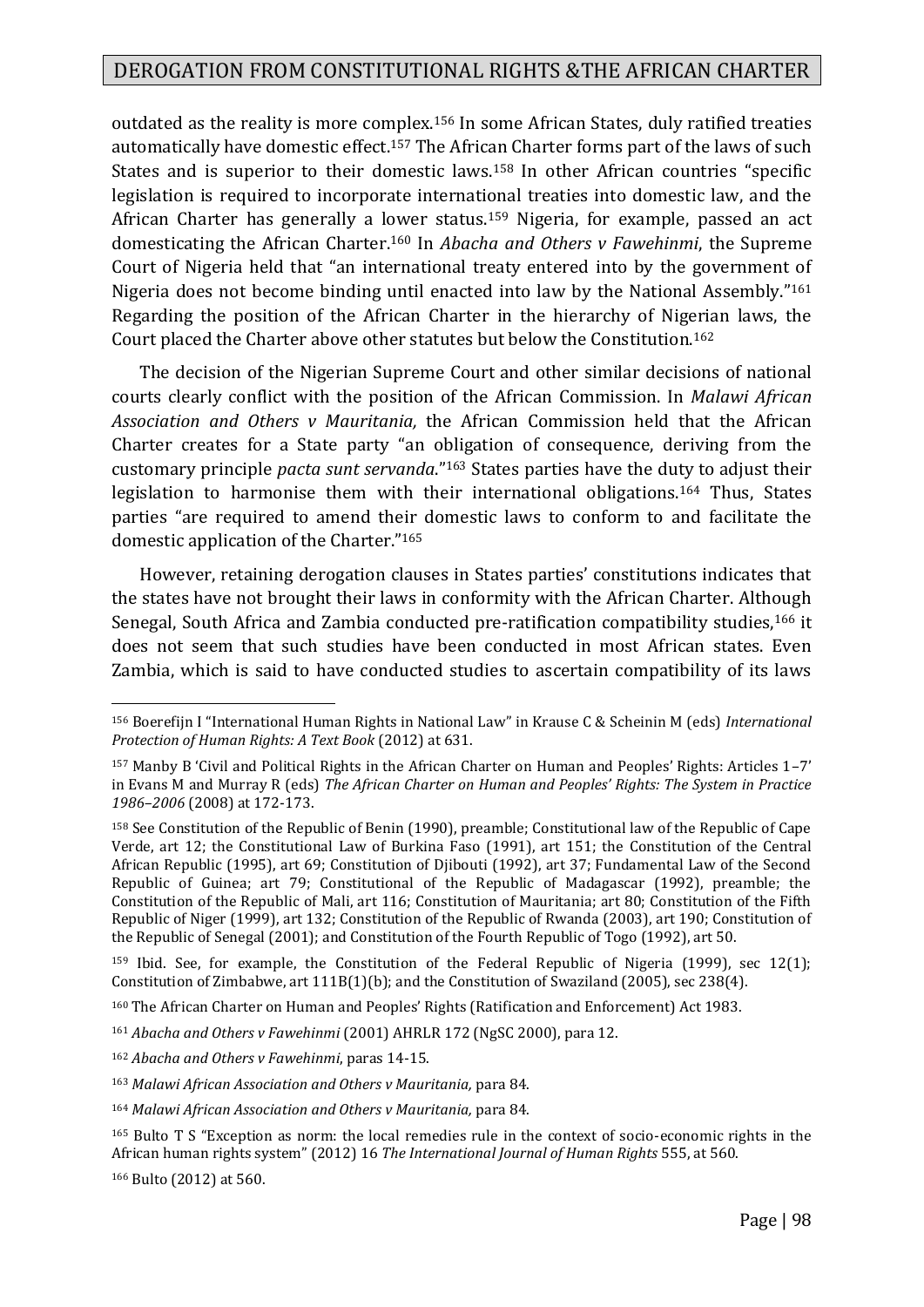with the African Charter before embarking on ratification, maintained a derogation clause in its constitution.<sup>167</sup> Thus, African States have not taken sufficient legislative measures.

Second, derogating from constitutional rights in Africa even during a state of emergency is a violation of the African Charter. In several communications, the African Commission has emphasised that derogation from Charter rights are not allowed. In *Commission Nationale des Droits de l'Homme et des Libertés v Chad,* the African Commission dealt with a communication alleging killings, disappearances, torture, arbitrary arrest and harassment of journalists and, consequently, violations of articles 4, 5, 6, 7 and 9 of the African Charter.<sup>168</sup> Chad, the respondent State, did not justify its violation as suspensions made during a state of emergency. Rather, it claimed that "it had no control over violations committed by other parties, as Chad [was] in a state of civil war."<sup>169</sup> The African Commission held that "even a civil war in Chad cannot be used as an excuse by the state violating or permitting violations of rights in the African Charter" since the latter "does not allow for state parties to derogate from their treaty obligations during emergency situations."<sup>170</sup> The Commission found violations of the provisions alleged to have been violated as the respondent state did not make substantive response.<sup>171</sup>

The African Commission confirmed this holding in *Malawi African Association and Others v Mauritania* although the respondent State did not advance any argument on the grounds of emergency situations. <sup>172</sup> Similarly, in two communications brought against Nigeria, the African Commission held that even limitations on rights in the African Charter "cannot be justified by emergencies or special circumstances."<sup>173</sup> The African Commission reiterated the absence of a derogation clause in *Amnesty International and Others v Sudan.<sup>174</sup>* In *Zegveld and another v Eritrea*, the African Commission held that rights under the African Charter are non-derogable.<sup>175</sup>

In *Article 19 v Eritrea*, the African Commission considered a communication alleging *incommunicado* detention of journalists and the banning of the entire private press in the country.<sup>176</sup> Eritrea argued that it had a duty to take certain precautionary measures including suspension of rights during war when its existence is threatened.<sup>177</sup>

<sup>167</sup> The Constitution of Zambia, art 25.

<sup>168</sup> *Commission Nationale des Droits de l'Homme et des Libertés v Chad*, paras 2-6 and para 23.

<sup>169</sup> *Commission Nationale des Droits de l'Homme et des Libertés v Chad,* para 19.

<sup>170</sup> *Commission Nationale des Droits de l'Homme et des Libertés v Chad,* para 21.

<sup>171</sup> *Commission Nationale des Droits de l'Homme et des Libertés v Chad,* paras 24-27.

<sup>172</sup> *Malawi African Association and Others v Mauritania*, para 84.

<sup>173</sup> *Media Rights Agenda and Others v Nigeria*, para 67; and *Constitutional Rights Project and Others v Nigeria*, para 41

<sup>174</sup> *Amnesty International and Others v Sudan*, paras 42 & 79.

<sup>175</sup> *Zegveld and Another v Eritrea*, para 60.

<sup>176</sup> *Article 19 v Eritrea*, paras 2 & 6.

<sup>177</sup> *Article 19 v Eritrea,* para 87.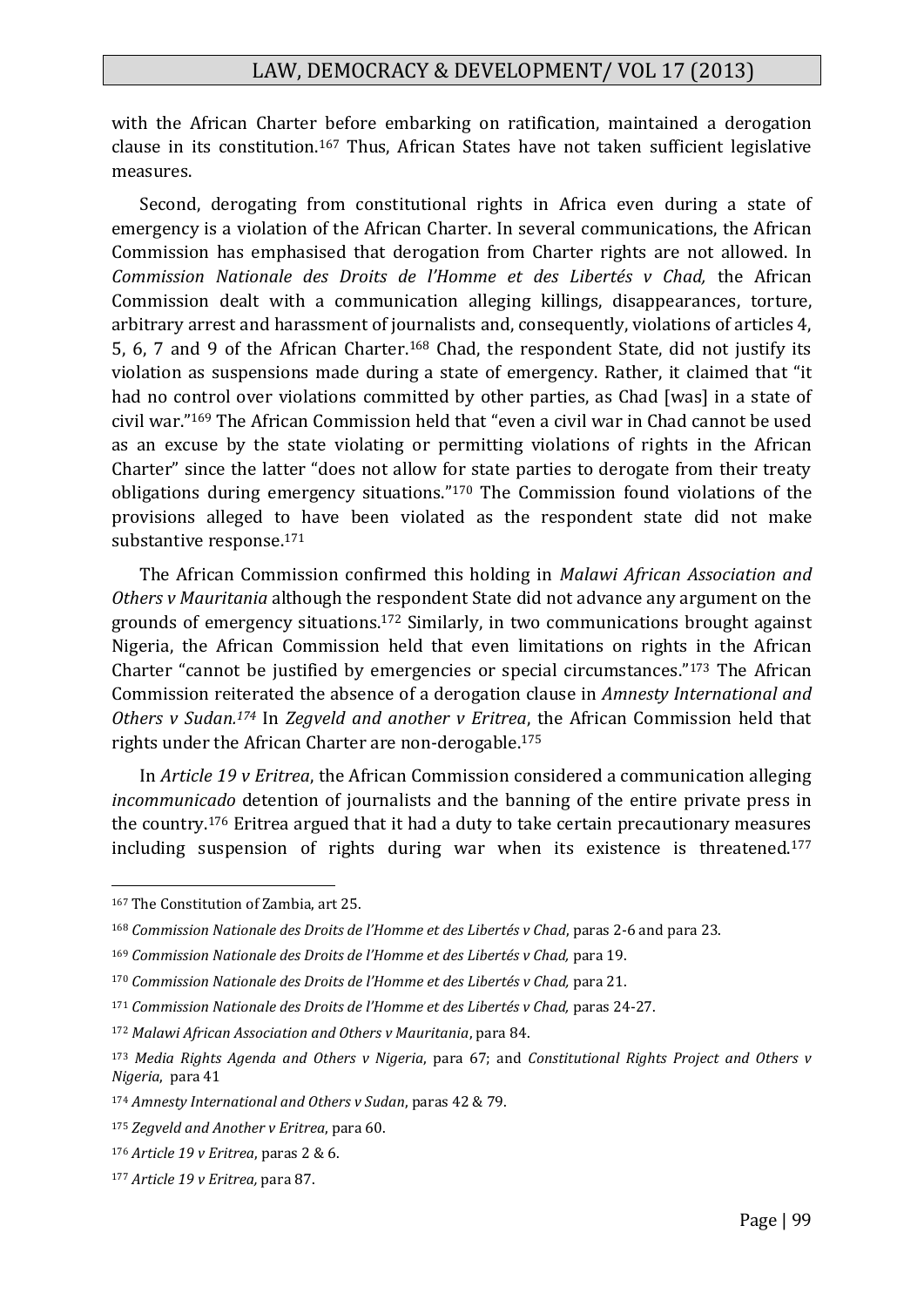Nevertheless, Eritrea did not specify particular provisions of its Constitution or the African Charter which were suspended as a result of war with Ethiopia. In rejecting Eritrea's argument, the African Commission referred to its earlier decisions and held that the "existence of war, international or civil, or other emergency situation within the territory of a state party cannot therefore be used to justify violation of any of the rights set out in the Charter."<sup>178</sup>

In *Sudan Human Rights Organisation and Another v Sudan*, the complainants alleged gross, massive and systematic violations of human rights including large-scale killings, displacement of populations and destruction of properties in Darfur, the western region of Sudan that had been under a state of emergency since 1989.<sup>179</sup> It is not clear from the case whether the respondent state derogated from particular provisions of the African Charter. The African Commission cited its decisions in earlier communications and reminded States that they have a duty to respect the African Charter in all times, both at time of peace and war.<sup>180</sup>

The African Commission confirmed the same position in the Resolution on Rights to Fair Trial and Legal Assistance in Africa. The Commission resolved that 'a threat of war, a state of international or internal armed conflict, internal political instability or any other public emergency" cannot be used as grounds for suspension of the right to fair trial.<sup>181</sup>

In *Jawara v The Gambia*, the African Commission dealt with communication alleging "the abolition of the Bill of Rights as contained in the 1970 Gambia Constitution by Military Decree no 30/31" and determined the consequence of derogating from constitutional rights under the African Charter.<sup>182</sup> The complainant, a former Head of State ousted in military *coup d'état*, argued that suspension of the Bill of Rights in the 1970 Gambian Constitution was a violation of Articles 1 and 2 of the African Charter.<sup>183</sup> The African Commission held that

By suspending chapter 3 (the Bill of Rights), the government therefore restricted the enjoyment of the rights guaranteed therein, and, by implication, the rights enshrined in the Charter. ... It should, however, be stated that the suspension of the Bill of Rights does not *ipso facto* mean the suspension of the domestic effect of the Charter. ... The suspension of the Bill of Rights and consequently the application of the Charter was not only a violation of article 1 but also a restriction on the enjoyment of the rights and freedoms enshrined in the Charter, thus violating article 2 of the Charter as well. <sup>184</sup>

Therefore, African States cannot invoke provisions of their constitutions as a defence before the African Commission or the African Court for suspending rights

<sup>178</sup> *Article 19 v Eritrea* paras 98-99.

<sup>179</sup> *Sudan Human Rights Organisation and Another v Sudan*, paras 2-4.

<sup>180</sup> *Sudan Human Rights Organisation and Another v Sudan,* paras 165 & 167.

<sup>&</sup>lt;sup>181</sup> Principles and Guidelines on the Right to a Fair Trial and Legal Assistance in Africa (2003), para R, reproduced in Heyns & Killander (2010) at 370.

<sup>182</sup> *Jawara v The Gambia*, para 2.

<sup>183</sup> *Jawara v The Gambia,* para 44*.*

<sup>184</sup> *Jawara v The Gambia,* paras 48-50*.*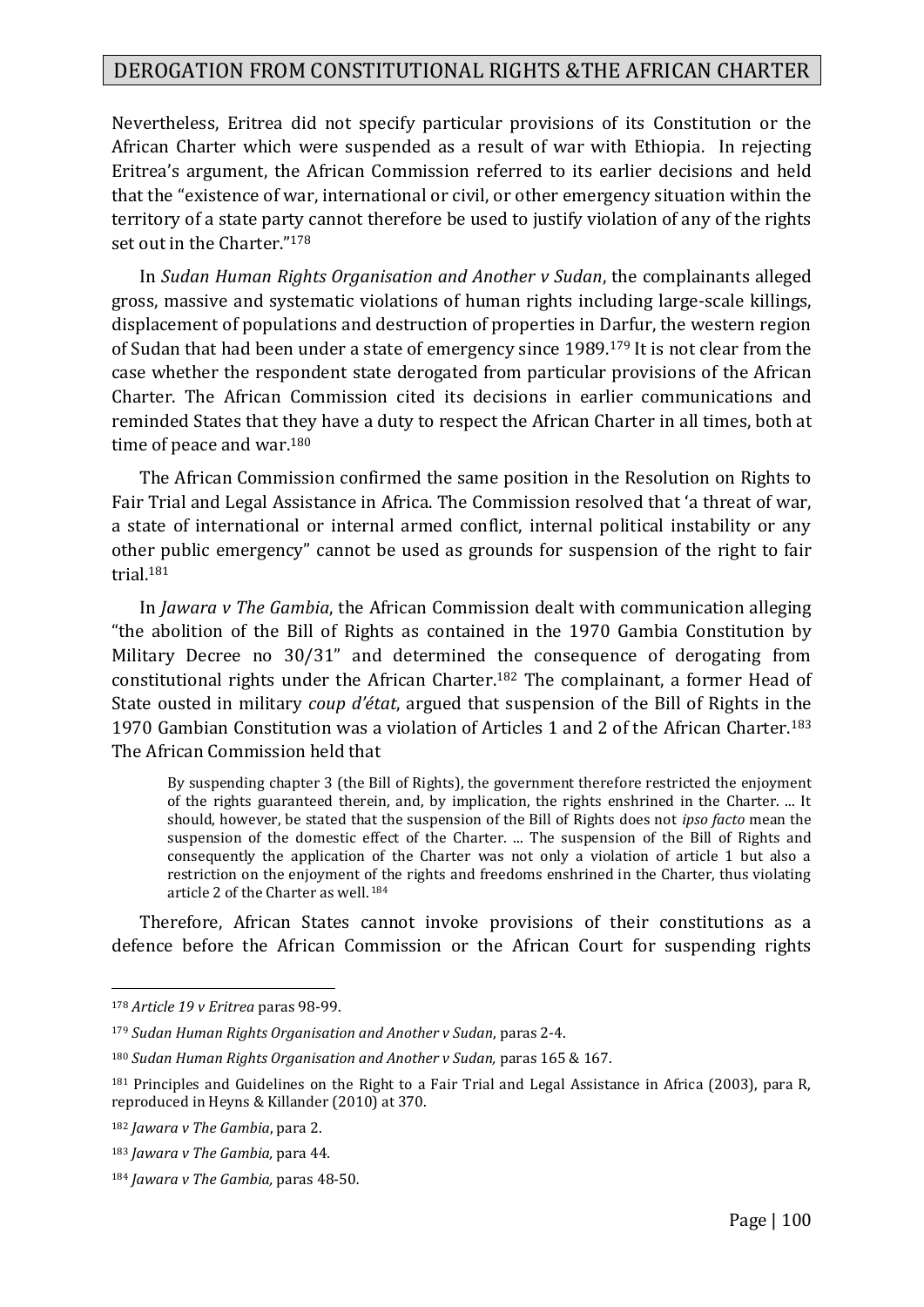during state of emergency. As discussed below, a State cannot plead its municipal laws for its failure to perform its obligation under international law. The African Commission expressed the same position in its decision on communications. In *Legal Resources Foundation v Zambia*, the African Commission held that "international treaty law prohibits states from relying on their national law as justification for their noncompliance with international obligations."<sup>185</sup> In *Civil Liberties Organisation v Nigeria*, the African Commission held that "Nigeria cannot negate the effects of its ratification of the Charter through domestic action."<sup>186</sup>

The African Commission has been consistent in upholding the prohibition of derogation under the African Charter. Although it "has acknowledged that states may have provisions" permitting derogation in their domestic laws and "has questioned states about these during the examination of their reports,"<sup>187</sup> it has not come out boldly to say that derogation clauses in the African constitutions are in violation of the African Charter.

## **6 DEROGATION AND ITS IMPLICATION UNDER OTHER HUMAN RIGHTS INSTRUMENTS**

African States' derogation from human rights by regularly relying on their constitutions not only violates the African Charter but also contravenes the ICCPR and other international human rights instruments. African States wishing to derogate from human rights will not be able to fulfil the requirements under the ICCPR. Article 4(1) allows States to take measures derogating from human rights only if such measures are consistent with their obligations under international law.<sup>188</sup> The Human Rights Committee observed that Article 4 of the ICCPR cannot justify "derogation from the Covenant if such derogation would entail a breach of the State's other international obligations, whether based on treaty or general international law" which include the African Charter.<sup>189</sup> It requires States parties invoking Article 4 to "present information on their other international obligations relevant for the protection of the rights in question, in particular those obligations that are applicable in times of emergency."<sup>190</sup>

The African Charter does not contain a derogation clause. All African countries are parties to the African Charter and none of them made reservation/declaration on the

<u>.</u>

188 Art 4(1) of the ICCPR that:

<sup>185</sup> *Legal Resources Foundation v Zambia* (2001) AHRLR 84 (ACHPR 2001), para 59.

<sup>186</sup> *Civil Liberties Organisation v Nigeria* (2000) AHRLR 188 (ACHPR 1995), para 12.

<sup>187</sup> Murray (2000) 125.

In time of public emergency which threatens the life of the nation and the existence of which is officially proclaimed, the States Parties to the present Covenant may take measures derogating from their obligations under the present Covenant to the extent strictly required by the exigencies of the situation, provided that *such measures are not inconsistent with their other obligations under international law* and do not involve discrimination solely on the ground of race, colour, sex, language, religion or social origin. (Italics added.)

<sup>189</sup> General Comment No. 29, para 9; Nowak (1993) 85.

<sup>190</sup> General Comment No. 29, para 10.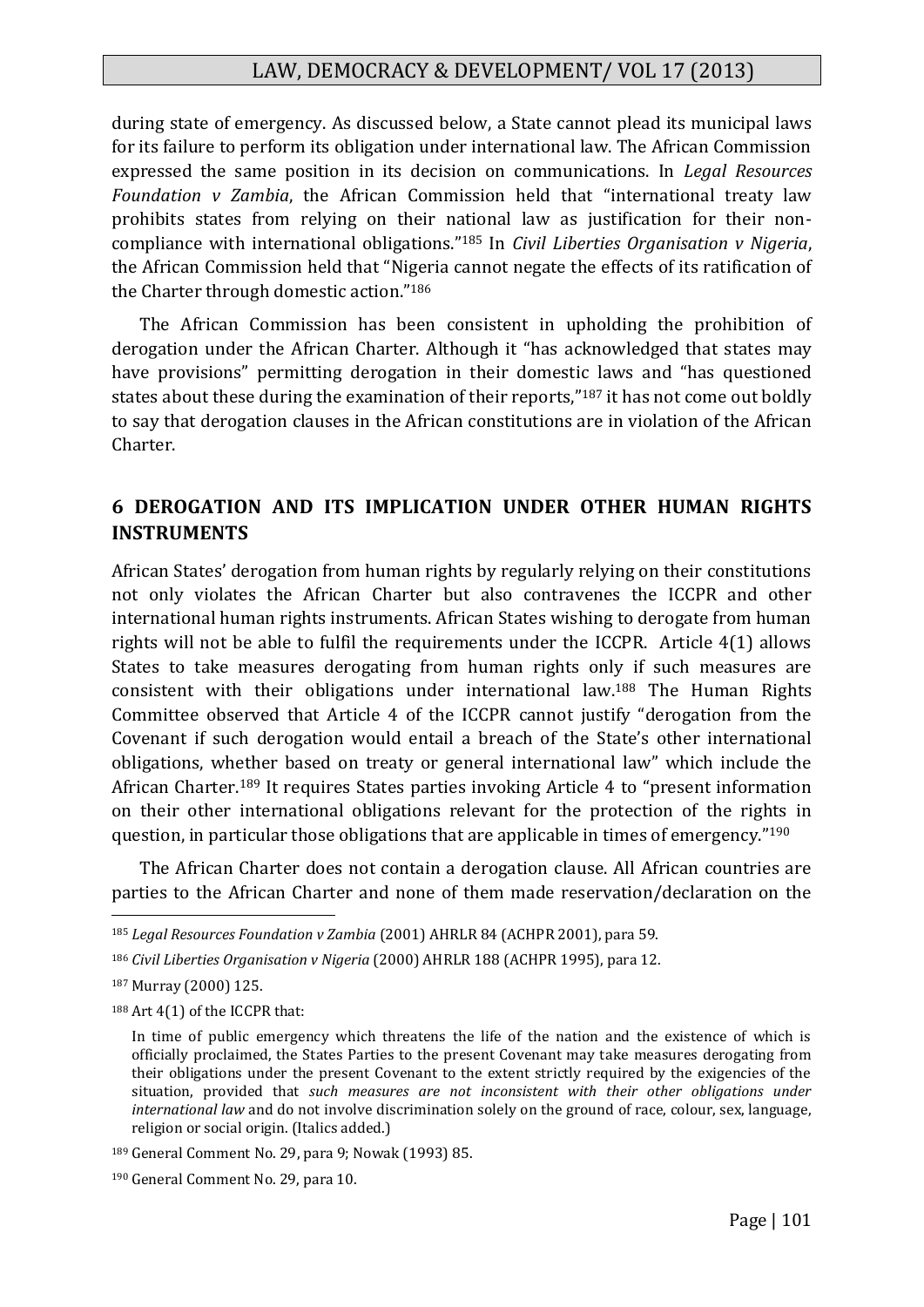absence of a derogation clause.<sup>191</sup> Even in other human rights instruments derogation clauses provide an exception to respect for human rights. Thus, States parties cannot read into the African Charter a derogation clause (an exceptional clause) where none exists.

Moreover, States parties mandated the African Commission to interpret the Charter.<sup>192</sup> The Commission repeatedly held that derogation from human and peoples' rights violates the African Charter. The Commission's holdings have been considered and approved by the Assembly of Heads of State and Government or the Executive Council of the African Union which shows States' consent to the position of the African Commission. Some States, particularly Malawi, South Africa and Kenya, have gone even further as they took individual steps to reflect the position of the African Charter and the Commission into their constitutions. In sum, it can be submitted that States parties assumed obligation to avoid suspending human rights under the African Charter.

Therefore, suspension of human rights even during state of emergency in Africa is a violation of ICCPR because African States cannot fulfil the *proviso* under Article 4(1) since derogation is a violation of their obligation under the African Charter and, therefore, inconsistent with their other international obligations.

Derogation from the rights of children and women would not also be consistent with the African Charter on the Rights and Welfare of the Child, the Convention on the Elimination of All Forms of Discrimination against Women (CEDAW) and the Convention on the Rights of the Child as they do not contain derogation clauses.<sup>193</sup> The CEDAW Committee clearly observed that the "obligations of States parties do not cease in periods of armed conflict or in states of emergency resulting from political events or natural disasters."<sup>194</sup> Derogation from economic, social and cultural rights would also be inconsistent with the International Covenant on Economic, Social and Cultural Rights as it does not contain a derogation clause.

Some constitutions of African States, as discussed above, permit derogation from certain rights which are non-derogable under the ICCPR although most of these States

<sup>191</sup> Although Morocco is geographically on the African continent, it is not a member of African Union since 1984. South Sudan has succeeded to the African Charter. Only three countries namely, Egypt, South Africa and Zambia had made reservation/declaration under the African Charter. See Murray and Evans (2001) 18-20.

<sup>192</sup> African Charter, art 45(3).

<sup>193</sup> African Charter on the Rights and Welfare of the Child, OAU DOC. CAB/LEG/24.9/49 (1990), entered into force 29 November 1999; Convention on the Elimination of All forms of Discrimination Against Women, adopted by the United Nations General Assembly on 18 December 1979 and entered into force on 3 September 1981, 1249 UNTS 13; Convention on the Rights of the Child, adopted by the United Nations General Assembly on 20 November 1989 and entered into force on 2 September 1990, 1577 UNTS 3.

<sup>194</sup> Committee on the Elimination of Discrimination against Women, General recommendation No. 28 on the core obligations of States parties under article 2 of the Convention on the Elimination of All Forms of Discrimination against Women, para 11.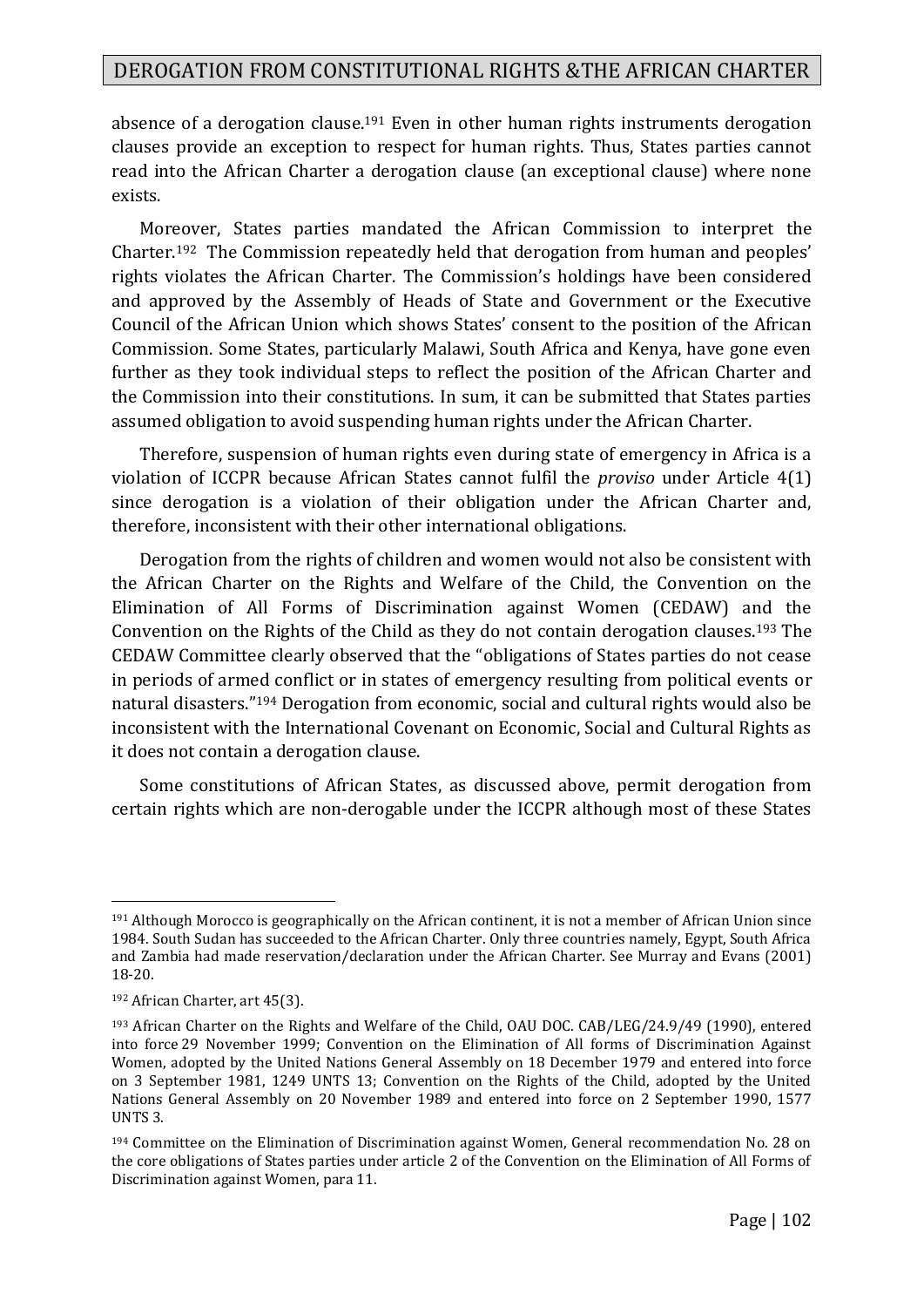are parties to the latter.<sup>195</sup> The texts of these constitutions are inconsistent with the ICCPR. Such inconsistencies violate their obligations since Article 2 requires States parties to ensure the conformity of their domestic laws to the ICCPR. In cases of inconsistencies, States parties have the obligation to change their domestic laws.<sup>196</sup>

Relying on Article 27 of the Vienna Convention on the Law of Treaties, the Human Rights Committee emphasised that States cannot plead provisions of their domestic law as a defence for their failure to perform international obligations.197 The Committee observed that

Although article 2, paragraph 2, allows States Parties to give effect to Covenant rights in accordance with domestic constitutional processes, the same principle operates so as to prevent States parties from invoking provisions of the constitutional law or other aspects of domestic law to justify a failure to perform or give effect to obligations under the treaty.<sup>198</sup>

The Committee also underlined that the executive branch cannot relieve a State party from its responsibility by attributing "an action incompatible with the provisions" of the ICCPR to legislative or judicial branch.<sup>199</sup> The position of the Human Rights Committee on Article 2 of the ICCPR is a statement of well settled rule of international law. Brownlie observed that a "state cannot plead provisions of its own law or deficiencies in that law in answer to a claim against it for an alleged breach of its obligations under international law."<sup>200</sup> This rule has been established by judicial decisions and State practice.<sup>201</sup>

In all, African States frequently rely on their constitutions to justify declaration of a state of emergency and derogation from constitutional rights. The suspension of bill of rights consequently suspends application of the African Charter and, of course, other international human rights instruments. Therefore, the reliance of the African States on domestic provisions to suspend human rights contravenes international human rights law.

<sup>195</sup> All African countries are party to the ICCPR except Comoros, and São Tomé and Príncipe. See status of ratification, at http://treaties.un.org/Pages/ViewDetails.aspx?src=TREATY&mtdsg\_no=IV-4&chapter=4&lang=en#EndDec (accessed 14 December 2012). South Sudan has succeeded to the ICCPR.

<sup>196</sup> Human Rights Committee, General Comment No. 31 [80] Nature of the General Legal Obligation Imposed on States Parties to the Covenant, CCPR/C/21/Rev.1/Add.13, adopted on 26 May 2004, para 13.

<sup>197</sup> General Comment No. 31, para 4.

<sup>198</sup> General Comment No. 31, para 4.

<sup>199</sup> General Comment No. 31, para 4. See also Brownlie I *Principles of public international law* (2003) 34. Brownlie observed that the 'acts of the legislature and other sources of internal rules and decisionmaking are not to be regarded as acts of third party for which the state is not responsible, and any other principle would facilitate evasion of obligations.'

<sup>200</sup> Brownlie (2003) at 34.

<sup>201</sup> Shaw M N *International law* (2008) at 134. See *Polish Nationals in Danzig* case PCIJ, Series A/B, No. 44, pp. 21, 24; 6 AD, p. 209, cited in Shaw at 135; *Applicability of the Obligation to Arbitrate* case ICJ Reports, 1988, pp. 12, 34, cited in Shaw at 135;*Greco-Bulgarian Communities* case (1930) PCIJ, Ser. B, No. 17, p. 32, cited in Brownlie (n 199 above) at 34; *Free Zone* case (1932) PCIJ Reports, Ser.A/B, No. 46, 167, cited in Bulto (n 165 above) at 558; *Fisheries* case, ICJ Reports (1951), 116 at 132; and *Nottebohm* case ICJ Reports (1955), 4 at 20–21, cited in Bulto (n 165 above) 559.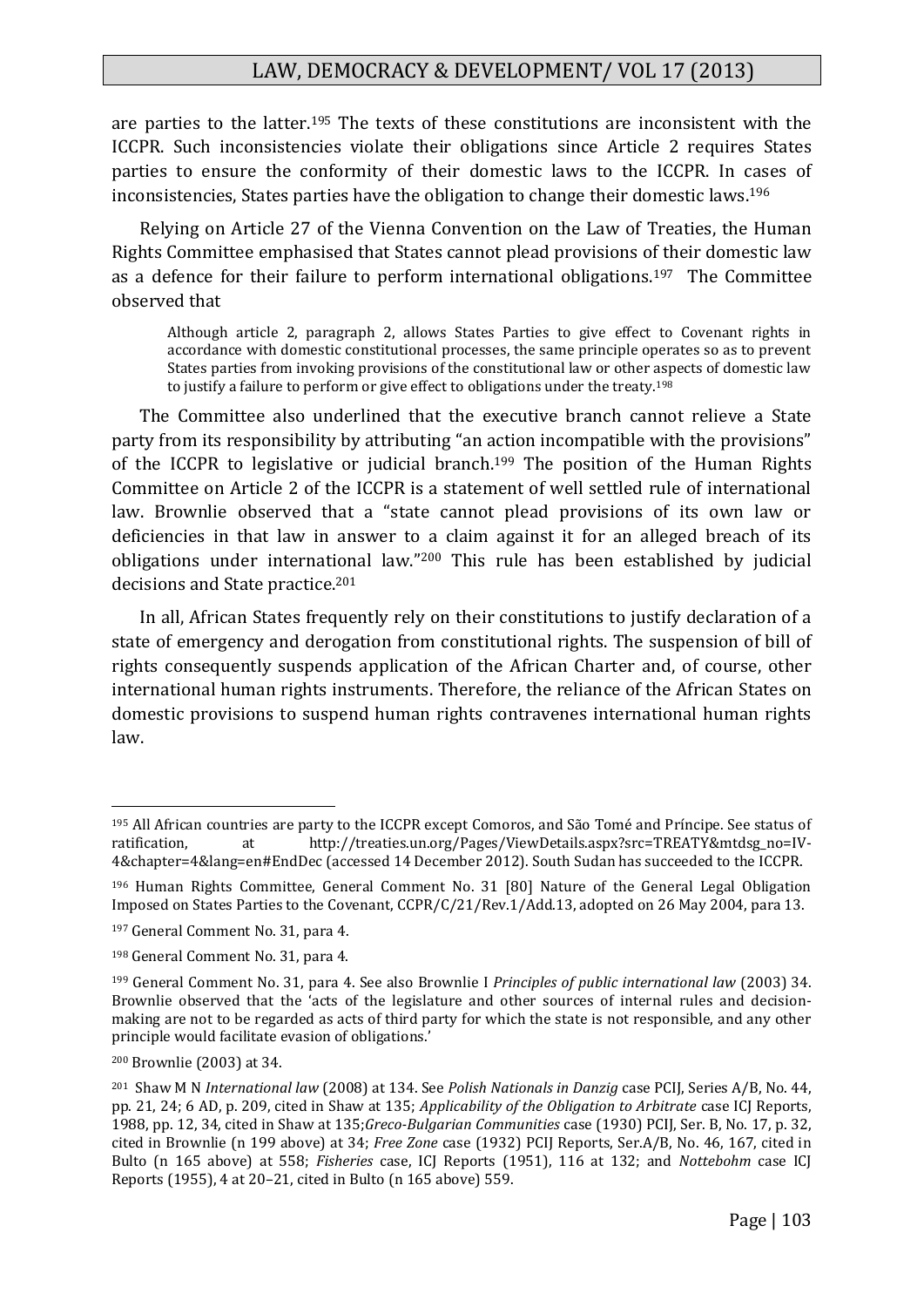#### **7 CONCLUSION**

The African Charter does not permit derogation from human and peoples' rights. Although the African Commission did not give a rationale for the absence of a derogation clause, it repeatedly stated that suspension of rights is not permitted under the Charter. Since a derogation clause is incorporated in human rights instruments to ensure political stability than to realise human rights, its absence from the African Charter should be taken as a normal development of human rights norms. It is also consistent with the international trend of expanding non-derogable rights. The tendency of African States to abuse states of emergencies and their practical failure to comply with notification requirements under the ICCPR further justify the absence of a derogation clause.

All State members of the African Union are parties to the African Charter and they have undertaken to adopt legislative and other measures to give effect to rights guaranteed therein. Almost all African States are also parties to the ICCPR and they have undertaken similar obligations. Both the African Commission and the Human Rights Committee emphasised that it is the obligation of States to harmonise their domestic law including their constitutions with the African Charter and the ICCPR. However, African States, with the exception of few States, have failed in this regard as they are maintaining derogation clauses in their constitutions. Therefore, African states do not comply with the African Charter and other human rights treaties for maintaining incompatible domestic laws.

Although States do not seem to have apparent reasons for their failure to ensure the conformity of their constitutions with the African Charter and other human rights treaties, it may be surmised that constitution framers are not aware of the symbiotic relationship of domestic and international law. It also shows lack of commitment to implement international human rights obligations. The African Commission has not also required States to bring their constitution in conformity with the Charter in this respect.

African States declare states of emergencies by regularly relying on their domestic laws and derogate from constitutional rights. Such derogation is a violation of both the African Charter and other international human rights treaties. Therefore, they should harmonise their laws with the African Charter, and refrain from suspending human rights.

#### **BIBLIOGRAPHY**

#### **Books**

Brownlie I *Principles of public international law* (2003) 6th ed Oxford: Oxford University Press (2003).

Conte A & Burchill R *Defining Civil and Political Rights: The Jurisprudence of the United Nations Human Rights Committee* Surrey: Ashgate (2009).

Dugard J *International law: A South African perspective* Lansdowne: JUTA (2005).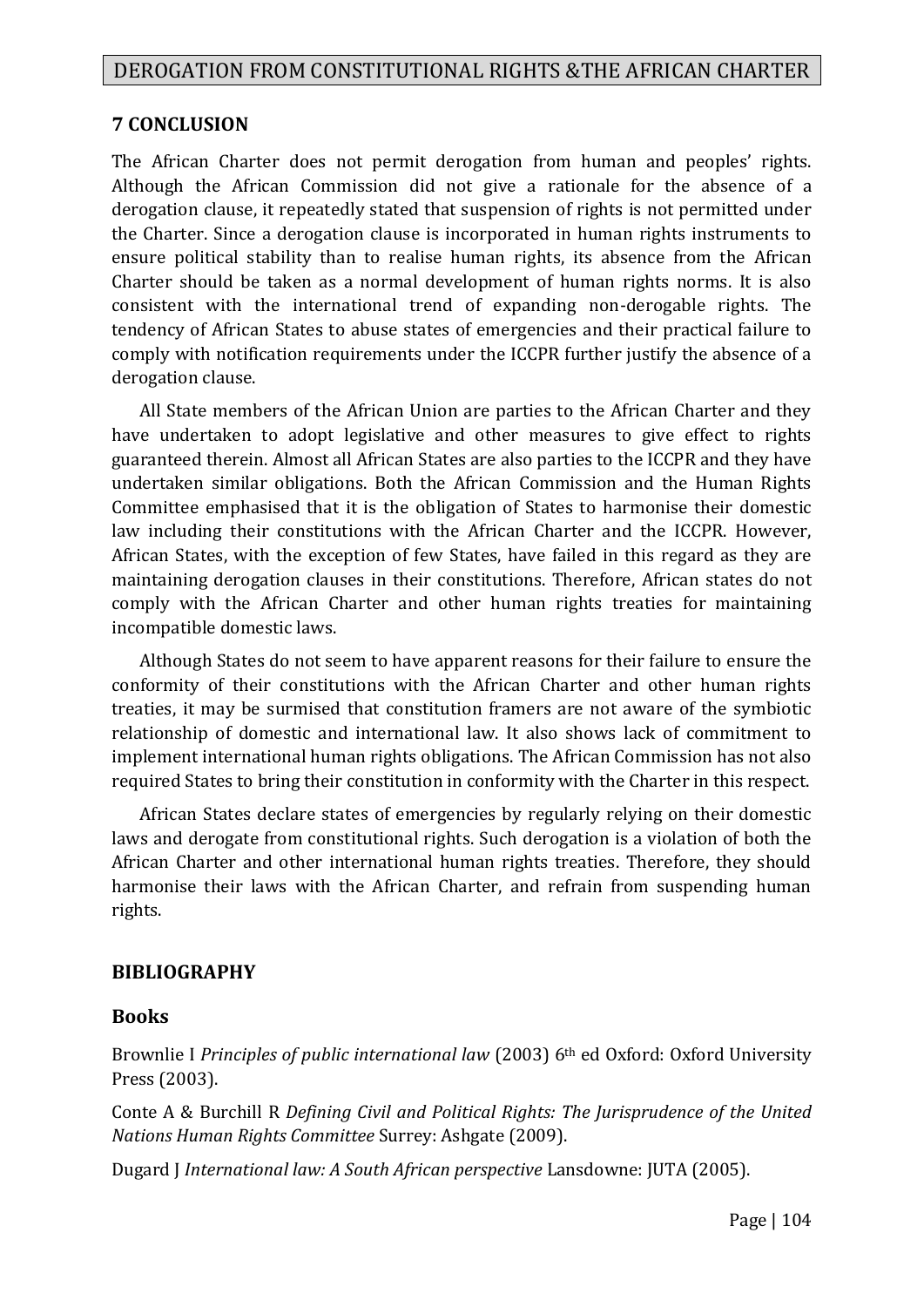Evans M & Murray R (eds) *The African Charter on Human and Peoples' Rights: The System in Practice 1986–2006* (2008).

Heyns C & Killander M (eds) *Compendium of Key Human Rights Documents of the African Union* Pretoria: Pretoria University Law Press (2010).

Jayawickrama N *The judicial application of human rights law: national, regional and international jurisprudence* Cambridge: Cambridge University Press (2002).

Joseph S, Schultz J, & Castan M *The International Covenant on Civil and Political Rights: Cases, Materials, and Commentary* 2nd ed Oxford; New York: Oxford University Press (2005).

Krause C & Scheinin M (eds) *International Protection of Human Rights: A Text Book* Turku/Åbo: Åbo Akademi University, Institute for Human Rights (2012).

Murray R & Evans M (eds) *Documents of the African Commission on Human and Peoples' Rights* Oxford: Hart Publishing (2001).

Murray R *The African Commission on Human and Peoples' Rights and International Law* Oxford: Hart Publishing (2000).

Nowak M *UN Covenant on Civil and Political Rights: CCPR commentary* Kehl/Strasbourg/Arlington: N P Engel Publisher (1993).

Ouguergouz F *The African Charter on Human and Peoples' Rights: A comprehensive agenda for human dignity and sustainable development* Leiden, The Netherlands: Martinus Nijhoff Publishers (2003).

Shaw M N *International law* 6th ed Cambridge: Cambridge University Press (2008).

Ssenyonjo M *Economic, Social and Cultural Rights in International Law* Oxford: Hart Publishing (2009).

Viljoen F *International human rights law in Africa* Oxford: Oxford University Press (2007).

#### **Journal Articles and Book Chapters**

Allo A K "Derogation or limitation? Rethinking the African human rights system of derogation in light of the European system" (2009) 2 *Ethiopian Journal of Legal Education* 50.

Boerefijn I "International Human Rights in National Law" in Krause C & Scheinin M (eds) *International Protection of Human Rights: A Text Book* Turku/Åbo: Åbo Akademi University, Institute for Human Rights (2012).

Bondzie-Simpson E "A critique of the African Charter on Human and Peoples' Rights" (1988)31 *Howard Law Journal* 643.

Bulto T S "Exception as norm: the local remedies rule in the context of socio-economic rights in the African human rights system" (2012) 16 *The International Journal of Human Rights* 555.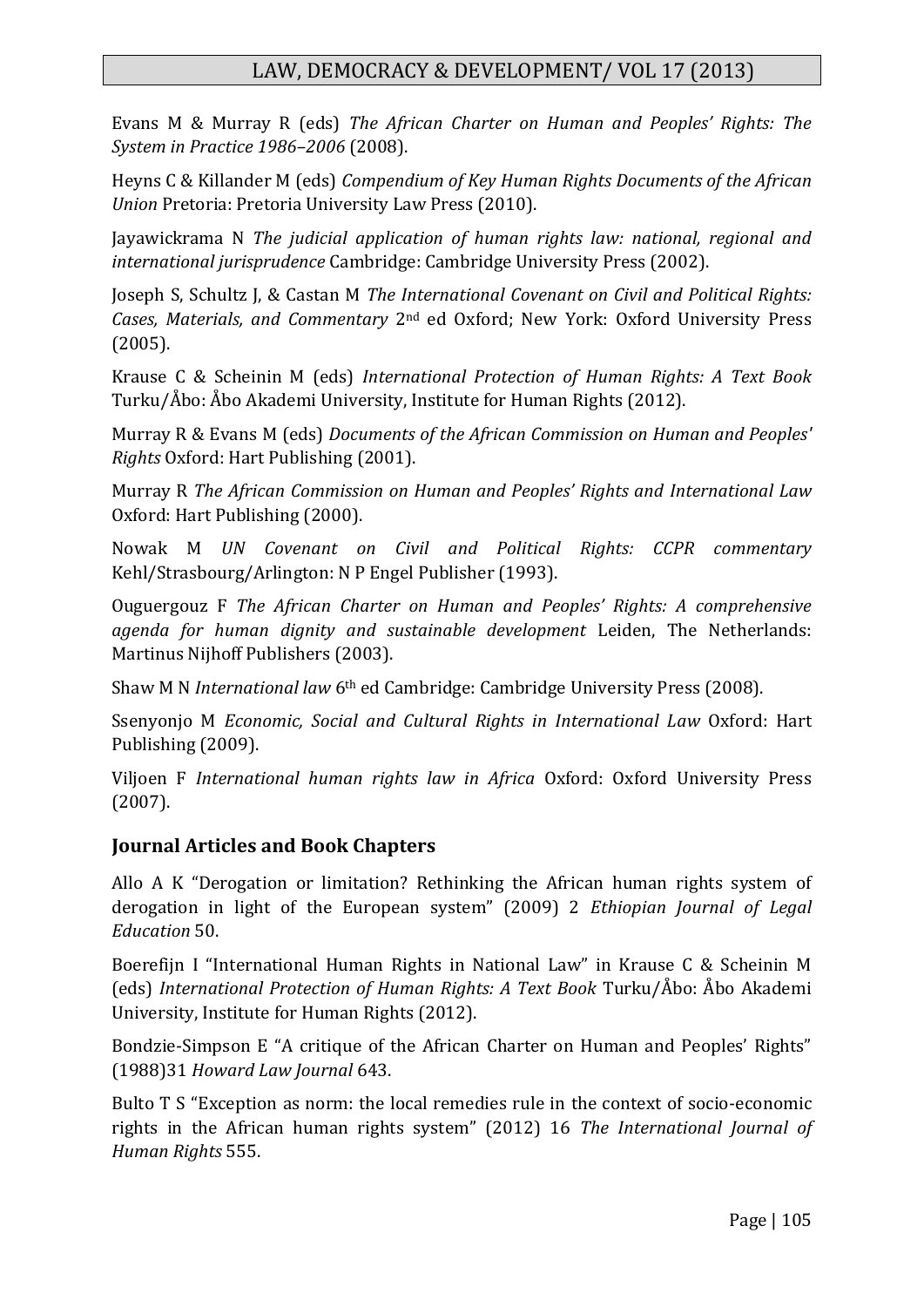Gross O "'Once more unto the breach': The systemic failure of applying the European Convention on Human Rights to entrenched emergencies" (1998) 23 *Yale Journal of International Law* 437.

Hafner-Burton E M, Helfer L R & Fariss C J "Emergency and Escape: Explaining Derogations from Human Rights Treaties" (2011) 65 *International Organization* 673.

Heyns C "The African regional human rights system: In need of reform?" (2001) 1 *African Human Rights Law Journal* 155.

Macdonald R St J "Derogations under Article 15 of the European Convention on Human Rights" (1997) 36 *Columbia Journal of Transnational Law* 225.

Manby B 'Civil and Political Rights in the African Charter on Human and Peoples' Rights: Articles 1–7' in Evans M & Murray R (eds) *The African Charter on Human and Peoples' Rights: The System in Practice 1986–2006* (2008).

Mokhtar A "Human rights obligations v. derogations: article 15 of the European convention on human rights" (2004) 8 *The International Journal of Human Rights* 65.

Müller A "Limitations to and derogations from economic, social and cultural rights" (2009) 9 *Human Rights Law Review* 557.

Sermet L "The absence of a derogation clause from the African Charter on Human and Peoples' Rights: A critical discussion" (2007) 7 *African Human Rights Law Journal* 142.

Walilegne Y T "State of emergency and human rights under 1995 Ethiopian Constitution" (2007) 21 *Journal of Ethiopian Law* 78.

## **International human rights instruments**

African Charter on Human and Peoples' Rights, adopted on 27 June 1981 at Nirobi, Kenya and entered into force on 21 October 1986, OAU Doc. CAB/LEG/67/3 Rev. 5, 21 ILM 58 (1982)

African Charter on the Rights and Welfare of the Child, OAU DOC. CAB/LEG/24.9/49 (1990), entered into force 29 November 1999.

American Convention on Human Rights adopted at the Inter-American Specialized Conference on Human Rights, San José, Costa Rica, 22 November 1969 and entered into force on 18 July 1978; O.A.S.T.S. 36; 1144 U.N.T.S. 123.

Convention on the Elimination of All forms of Discrimination Against Women, adopted by the United Nations General Assembly on 18 December 1979 and entered into force on 3 September 1981, 1249 UNTS 13.

Convention on the Rights of the Child, adopted by the United Nations General Assembly on 20 November 1989 and entered into force on 2 September 1990, 1577 UNTS 3.

European Convention for the Protection of Human Rights and Fundamental Freedoms, as Amended by Protocol No. 11 E.T.S.5; U.N.T.S. 221.

International Covenant on Civil and Political Rights, General Assembly resolution 2200A (XXI) of 16 December 1966, entered into force 23 March 1976, 999 U.N.T.S. 171.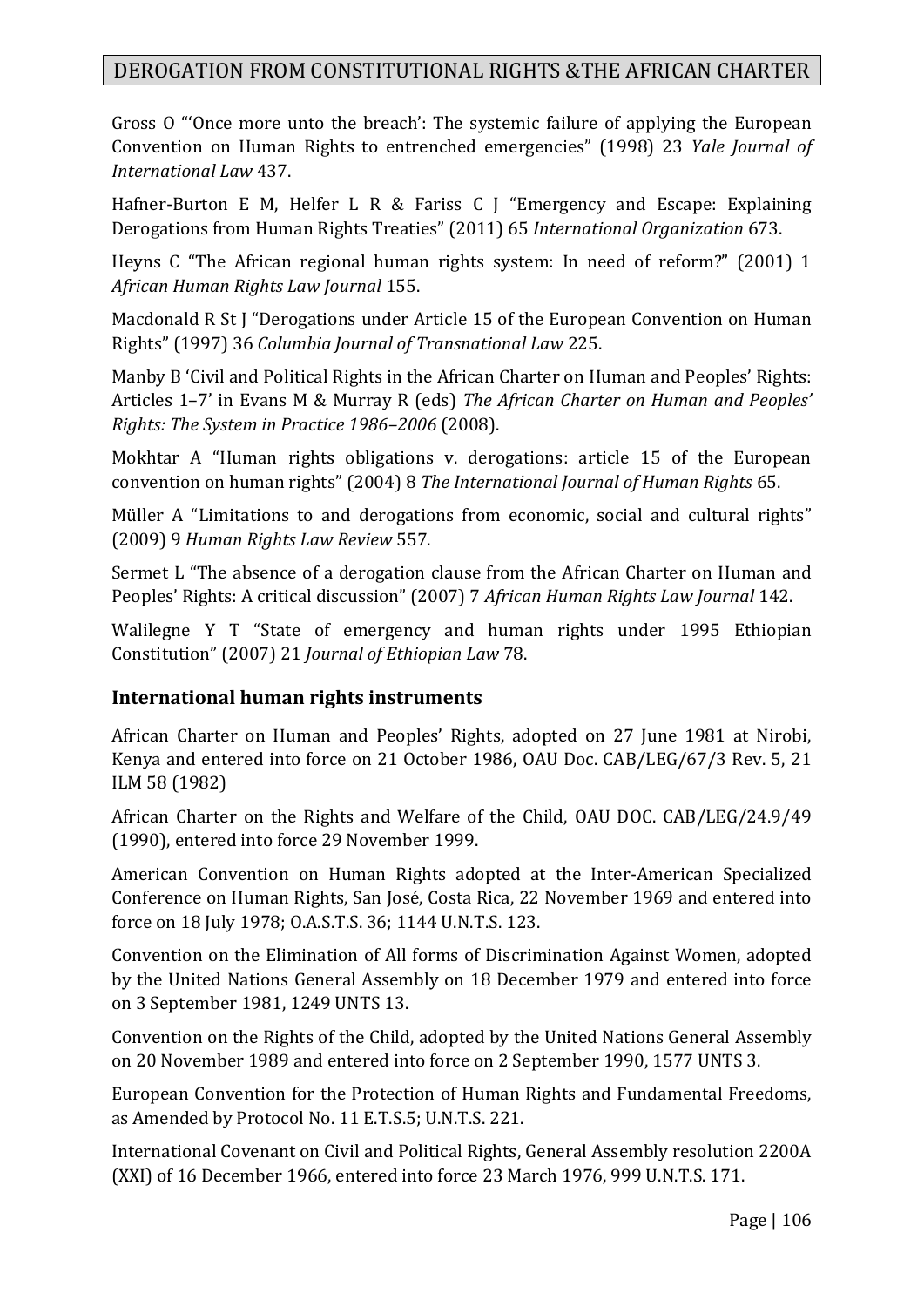International Covenant on Economic, Social and Cultural Rights, General Assembly resolution 2200A (XXI) of 16 December 1966, entered into force 3 January 1976.

#### **National constitutions**

Constitution of the Central African Republic, adopted on 28 December 1994, promulgated on 14 January 1995.

Constitution of the Republic of the Congo 2002.

Constitution of the Republic of Equatorial Guinea, adopted on 17 January 1996.

Fundamental Law of the Second Republic of Guinea, approved on 23 December 1990.

The Constitution of the Republic of Mali.

Constitution of the Fourth Republic of Togo, adopted on 27 September 1992, promulgated on 14 October 1992.

The Constitution of the People's Democratic Republic of Algeria, adopted on 19 November 1976, and amended on 28 November 1996 and on 10 April 2002.

The Constitution of Sudan (1998).

Constitutional Law of the Republic of Angola, adopted on 25 August 1992.

Constitutional Law of the Republic of Cape Verde, adopted on 25 September 1992, amended on 23 November 1995 and in 1999.

Constitution of the Republic of Guinea-Bissau, adopted in 1984, amended in 1991, 1993, 1996.

Constitution of the Republic of Mozambique, approved on 16 November 2004.

The Constitution of Eritrea, ratified by the Constituent Assembly on 23 May 1997.

The Constitution of the Federal Democratic Republic of Ethiopia (1995).

The Constitution of the Kingdom of Swaziland Act, 2005.

The Constitution of the United Republic of Tanzania, 1977.

The Constitution of the Republic of Uganda, adopted on 22 September 1995.

Constitution of the Second Republic of The Gambia, adopted on 8 August 1996, entered into force in January 1997.

The Constitution of Zambia.

The Constitution of Zimbabwe.

Constitution of the Republic of South Africa, Act 108 of 1996, assented to on 16 December 1996 and commenced on 4 February 1997.

Constitution of the Republic of Senegal, adopted on 7 January 2001.

The Constitution of the Republic of Rwanda, adopted on 26 May 2003, art 137.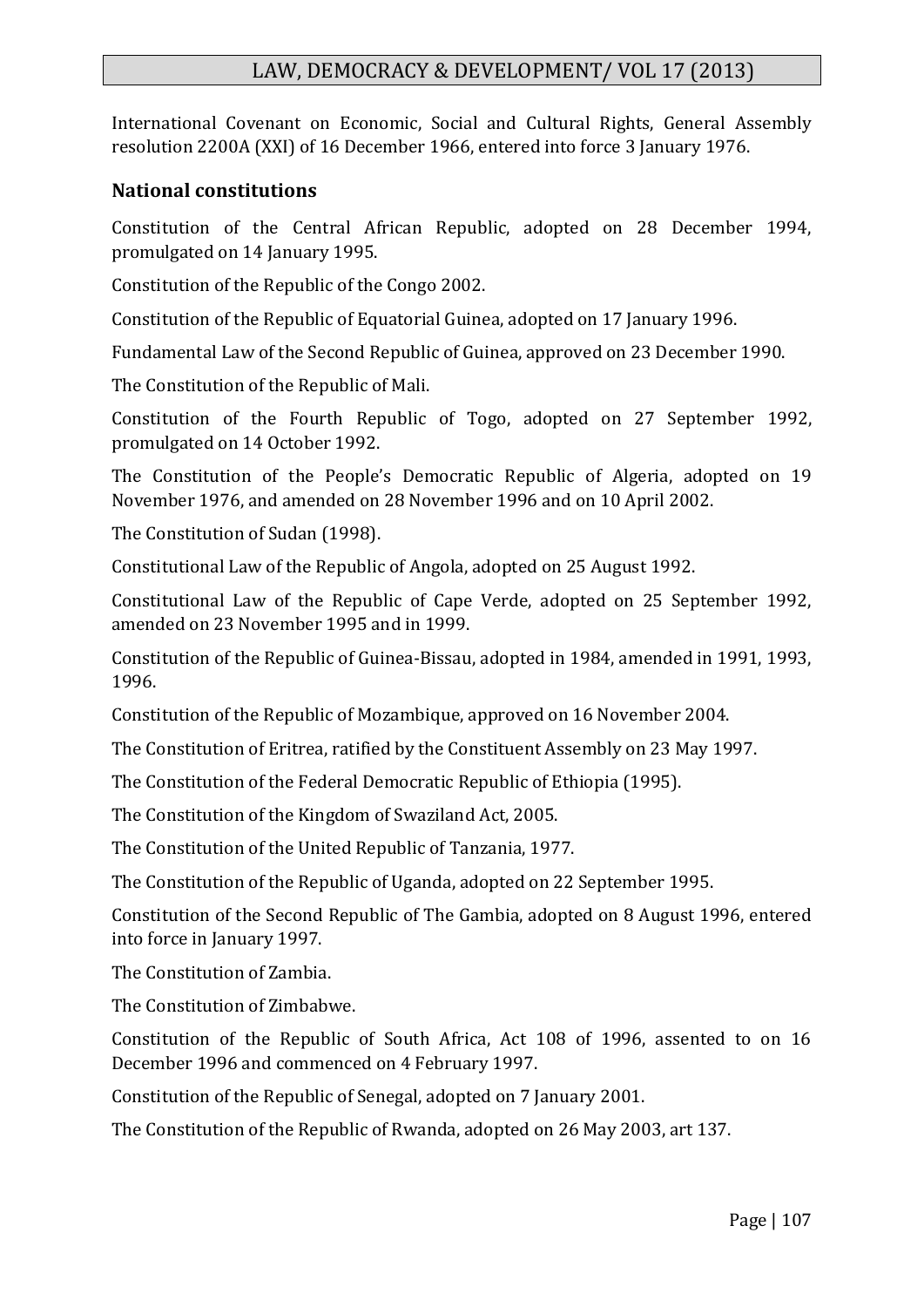The Constitution of Namibia, adopted in February 1990 and amended on 24 December 1998.

Constitution of the Gabonese Republic, adopted on 26 March 1991, amended on 22 April 1997.

The Constitution of Burkina Faso, adopted on 2 June 1991, promulgated on 11 June 1991, amended on 27 January 1997 and on 11 April 2000.

Constitution of Mauritania, adopted on 12 July 1991.

The Constitution of the Republic of Ghana, adopted on 8 May 1992.

Constitution of Djibouti, approved on 4 September 1992.

The Constitution of Botswana, commenced on 30 September 1966.

Constitution of the Republic of Seychelles, approved on 18 June 1993, amended by Act No 14 of 1996.

Constitution of the Fifth Republic of Niger, adopted on 18 July 1999, promulgated on 9 August 1999.

The Constitution of the Republic of Liberia, approved on 3 July 3 1984, entered into force on 6 January 1986.

The Constitution of Kenya (27 August 2010).

Constitution of the Republic of Cote d'Ivoire, adopted on 24 July 2000, art 48;

Constitution of the Republic of Madagascar, adopted on 19 August 1992, amended in 1995 and 1998.

Political Constitution of São Tomé and Príncipe, adopted on 5 November 1975, amended on 10 September 1990 through Law 7/90.

Constitution of the Republic of Cameroon adopted on 18 January 1996.

#### **Cases**

*Amnesty International and Others v Sudan* (2000) AHRLR 297 (ACHPR 1999).

*Applicability of the Obligation to Arbitrate* case ICJ Reports, 1988.

*Article 19 v Eritrea* (2007) AHRLR 73 (ACHPR 2007.

*Civil Liberties Organisation v Nigeria* (2000) AHRLR 188 (ACHPR 1995).

*Commission Nationale des Droits de l'Homme et des Liberte´s v Chad* (2000) AHRLR 66 (ACHPR 1995).

*Constitutional Rights Project and Others v Nigeria* (2000) AHRLR 227 (ACHPR 1999).

*Fisheries* case, ICJ Reports (1951), 116.

*Free Zone* case (1932) PCIJ Reports, Ser.A/B, No. 46.

*Greco-Bulgarian Communities* case (1930) PCIJ, Ser. B, No. 17.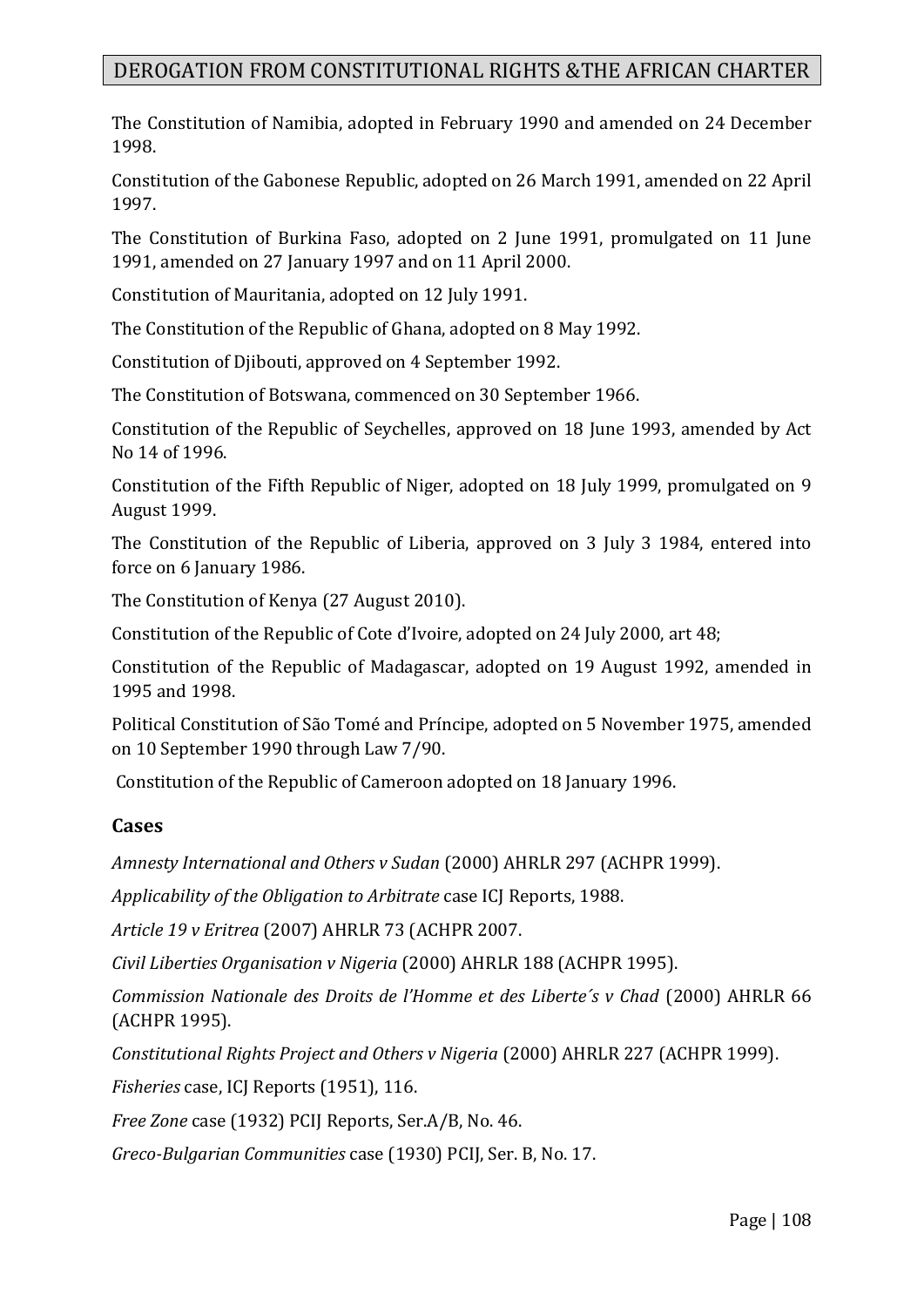*Interights and Others v Mauritania* (2004) AHRLR 87 (ACHPR 2004).

*Jawara v The Gambia* (2000) AHRLR 107 (ACHPR 2000).

*Lawless v Ireland* (No. 3) Judgment (Application no 332/57), the law, European Court of Human Rights.

*Legal Resources Foundation v Zambia* (2001) AHRLR 84 (ACHPR 2001).

*Malawi African Association and Others v Mauritania* (2000) AHRLR 149 (ACHPR 2000).

*Media Rights Agenda and Others v Nigeria* (2000) AHRLR 200 (ACHPR 1998).

*Nottebohm* case ICJ Reports (1955), 4.

*Polish Nationals in Danzig* case PCIJ, Series A/B, No. 44.

*Prince v South Africa* (2004) AHRLR 105 (ACHPR 2004).

*Sudan Human Rights Organisation and Another v Sudan* (2009) AHRLR 153 (ACHPR 2009).

*Zegveld and Another v Eritrea* [(2003) AHRLR 84 (ACHPR 2003)].

#### **Other documents**

Committee on the Elimination of Discrimination against Women, General recommendation No. 28 on the core obligations of States parties under article 2 of the Convention on the Elimination of All Forms of Discrimination against Women.

Grand Bay (Mauritius) Declaration and Plan of Action, adopted by the First OAU Ministerial Conference on Human Rights, held in April 1999 in Grand Bay, Mauritius.

Human Rights Committee, General Comment No. 29, State of Emergency (Article 4) CCPR/C/21/Rev.1/Add.11, adopted on 31 August 2001.

Human Rights Committee, General Comment No. 31 [80] Nature of the General Legal Obligation Imposed on States Parties to the Covenant, CCPR/C/21/Rev.1/Add.13, adopted on 26 May 2004.

Human Rights Committee, General Comment No. 34 Article 19: Freedom of opinion and expression.

Kigali Declaration, adopted by the AU Ministerial Conference on Human Rights in Africa, May 2003 in Kigali, Rwanda.

Principles and Guidelines on the Right to a Fair Trial and Legal Assistance in Africa (2003), adopted by the African Commission on Human and Peoples' Rights.

Resolution on the Integration of the Provisions of the African Charter on Human and Peoples' Rights into National Laws of States, Fifth Ordinary Session, in Benghazi, Libya from 3 to 14 April 1989.

The Paris Minimum Standards of Human Rights Norms in a State of Emergency.